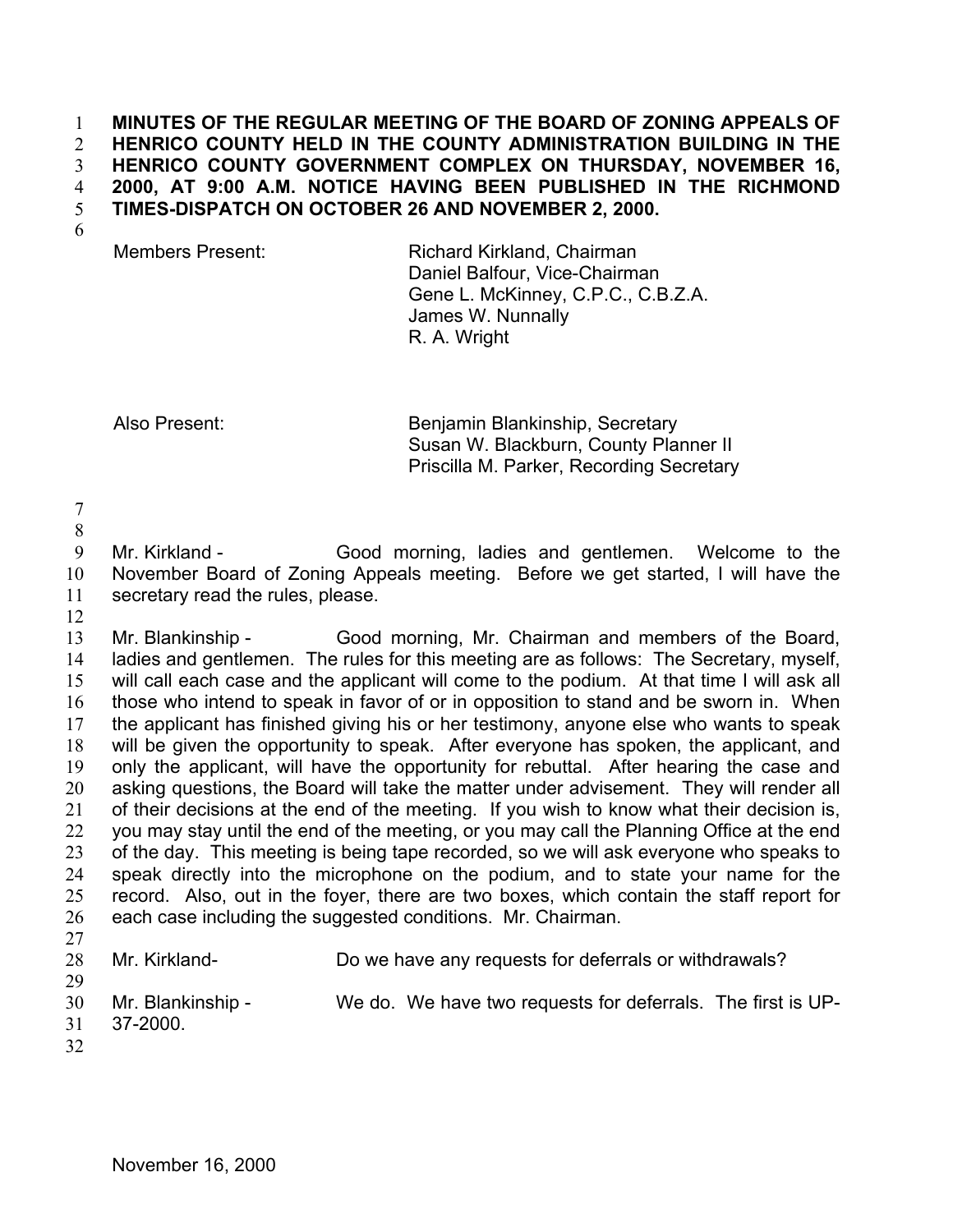**UP-37-2000 TRULIANT FEDERAL CREDIT UNION** request a temporary conditional use permit pursuant to Section 24- 116(c)(1) of Chapter 24 of the County Code to locate a temporary bank structure at 3701 Cox Road (Tax Parcels 48-A-42, 43, 43A and 55 (part), zoned B-2C, Business District (Conditional) (Three Chopt).

- 34 35 Mr. Blankinship - The bank made some changes to their plans, so the architect called and asked us to defer it.
- 36

33

37 Upon a motion by Mr. Wright, seconded by Mr. McKinney, the Board of Zoning Appeals

38 39 **granted** your request for **deferral** the above-referenced variance to the December 14, 2000 meeting.

40

| 41 Affirmative: | Balfour, Kirkland, McKinney, Nunnally, Wright |  |
|-----------------|-----------------------------------------------|--|
| 42 Negative:    |                                               |  |
| 43 Absent:      |                                               |  |

44

| <b>UP-40-2000</b> | MCI WORLDCOM requests a conditional use permit           |
|-------------------|----------------------------------------------------------|
|                   | pursuant to Section 24-12(c) of Chapter 24 of the County |
|                   | Code to expand the existing switching station at 5156    |
|                   | Francistown Road (Tax Parcels 29-A-50 and 51), zoned A-  |
|                   | 1. Agricultural district and R-3C. One-family Residence  |
|                   | District (Conditional) (Three Chopt).                    |

45

46 Mr. Blankinship - The current application is before the Board of Supervisors.

47 The Board of Supervisors deferred the application they were working on, so they have

- 48 requested a deferral here, as well.
- 49

53

50 51 52 Upon a motion by Mr. Wright, seconded by Mr. Balfour, the Board of Zoning Appeals **granted** your request for **deferral** the above-referenced variance to the December 14, 2000 meeting.

- 54 55 56 57 Affirmative: Balfour, Kirkland, McKinney, Nunnally, Wright 5 Negative: 0 Absent: 0
- **A-115-2000 KENNETH AND VICKI DOUSTOUT** request a variance from Sections 24-94 and 24-9 of Chapter 24 of the County Code to build a dwelling at 4700 Charles City Road (Tax Parcel 207-A-36), zoned A-1, Agricultural District (Varina). The lot width requirement and public street frontage requirement are not met. The applicants have 25 feet lot width and 25 feet public street frontage. The applicants request a variance of 125 feet lot width and 25 feet public street frontage.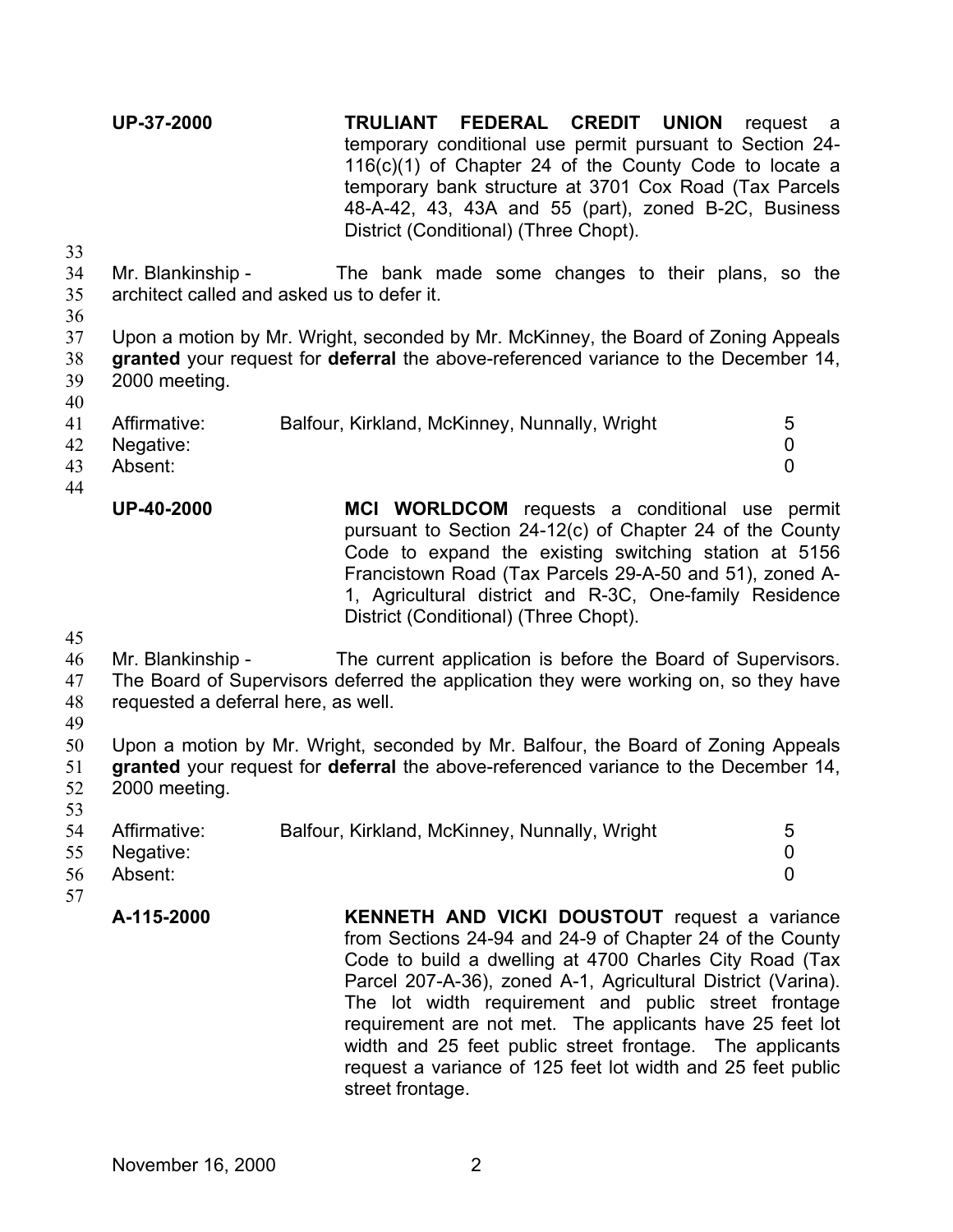Mr. Kirkland - Does anyone else wish to speak on this case? If you would, raise your right hand and be sworn in. Mr. Blankinship - Do you swear that the testimony you are about to give is the truth, the whole truth, and nothing but the truth, so help you God? Mr. Doustout - Yes, sir. I do. Mr. Kirkland - Would you state your name for the record, please. Mr. Doustout - Mr. Kenneth Lee Doustout. Ms. Doustout - Vicki Doustout. Mr. Kirkland - Have all of your notices been turned in according to County Code? Mr. Doustout - Yes, sir. Mr. Kirkland - We have them. OK. Proceed with your case. Mr. Doustout - We are here today to ask for a variance so that we can build a house on 13.3 acres of land at 4700 Charles City Road, and when we divided the property up, we allowed for a 25 foot piece of property that is connecting to 13.3 to Charles City Road, and my nephew, which is the next adjacent landowner, gave us a 25 foot easement so that the rest of our family could build in the back if they would like to, and my niece has already built back there and her variance was granted, and now we are here. We would like to build a house – a new home back there, so we are here to ask the Board today if we can have our variance so we can build a home. Mr. Nunnally - Is most of the family back there, too? Mr. Doustout - It is all family. Mr. Nunnally - The It is all family. Have you read the suggested condition to be put on it? Mr. Doustout - No, sir, I have not. I just received this, this morning when I came in. Mr. Nunnally - The You did not get that in the mail? Mr. Doustout - We had a little bit of a problem there, but I will go along with anything…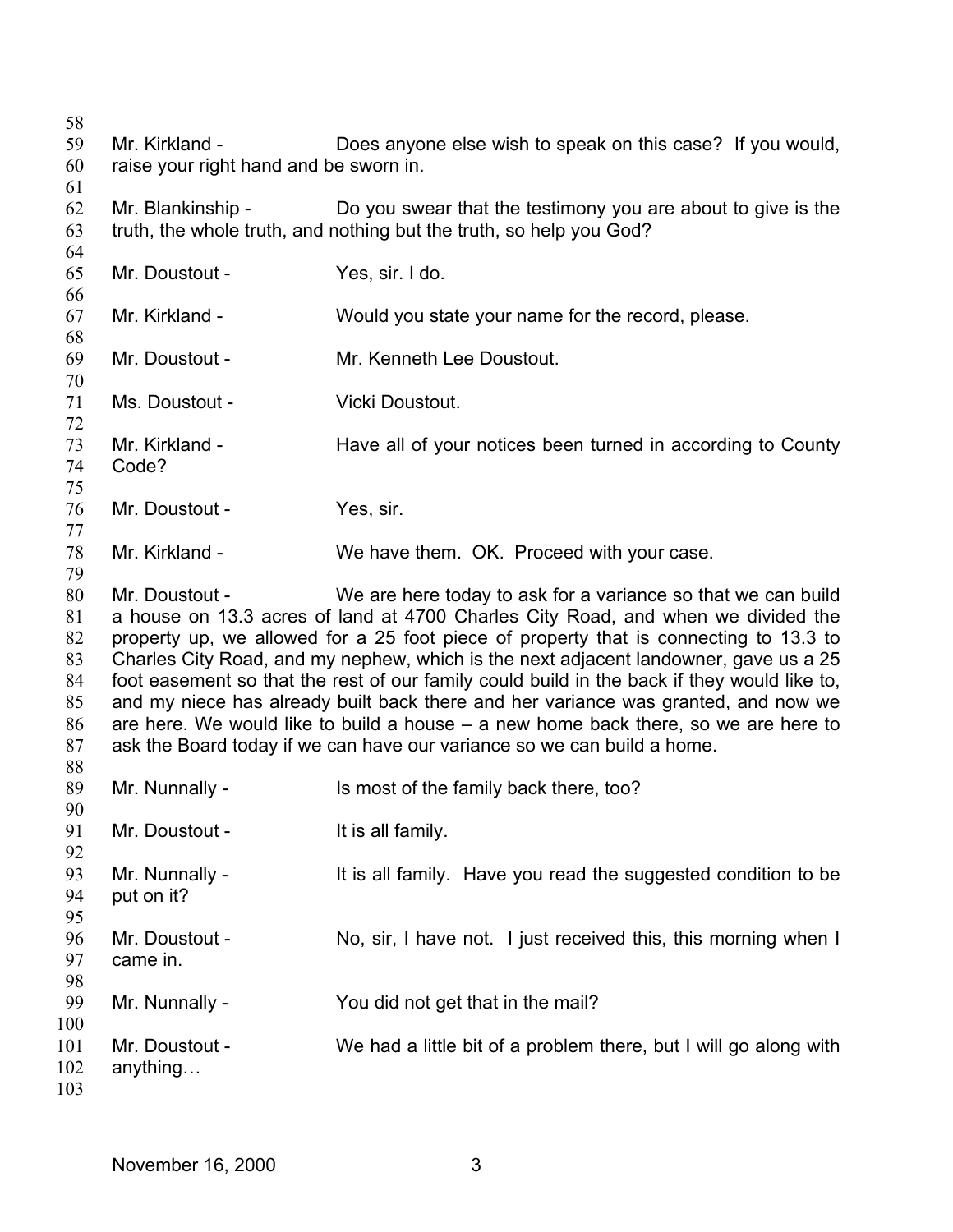104 105 106 107 108 109 110 111 112 113 114 115 116 117 118 119 120 121 122 123 124 125 126 127 128 129 130 131 132 133 134 135 136 137 138 139 140 141 142 143 144 145 146 147 148 149 Mr. Wright - Basically what it says is that you've got to get a building permit, but, of course, you know that, and you have to have a Health Department approval of the septic tank and the well location. Mr. Doustout - Thave already got that. Mr. Wright - And that you are responsible for the road. The County won't be responsible for the road. Mr. Nunnally-<br>I would suggest you read these over now before you apply for your building permit. Mr. Doustout - Yes, sir. Mr. Blankinship - You did state that this was a family subdivision. Mr. Doustout - Well, it is not really a subdivision. We, I've got three boys, and hopefully one of these days they will get to build here, and my niece has got two children, and she would like to have her kids build one of these days, but you know how kids are. You don't know if that will happen or not. Mr. McKinney - I don't think you need to be misled. You can't do but three subdivisions on this piece of property, can you? Mr. Blankinship - If it is a family division, they are exempt from that. Mr. McKinney - Totally exempt from it? Mr. Blankinship - Yes, but they are still subject to zoning. They are exempt from subdivision requirements. Mr. Kirkland - The Are there any other questions? Does anyone else wish to speak on this case? If not, that concludes the case, sir. Mr. Doustout - Thank you for your time. Upon a motion by Mr. Nunnally, seconded by Mr. Wright, the Board of Zoning Appeals **granted** your request for the above-referenced use permit subject to the following conditions: 1. Only the improvements shown on the plan filed with the application may be constructed pursuant to this approval. Any additional improvements shall comply with the applicable regulations of the County Code. 2. Approval of this request does not imply that a building permit will be issued. Building permit approval is contingent on Health Department requirements,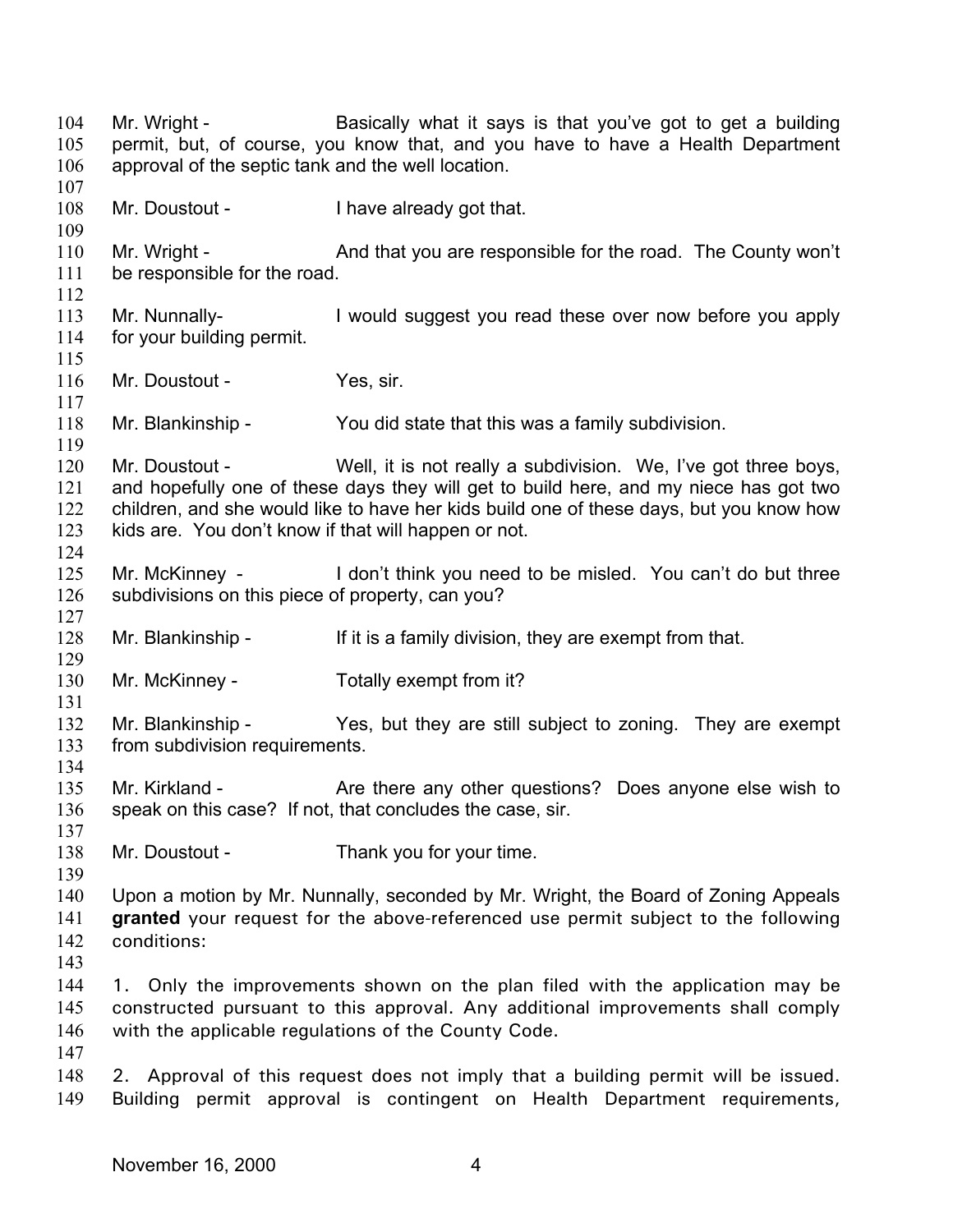150 151 152 153 154 155 156 157 158 159 160 161 162 163 164 165 166 167 168 169 170 171 172 173 174 175 176 177 178 179 180 181 182 183 including, but not limited to, soil evaluation for a septic drainfield and reserve area, and approval of a well location. 3. The applicant must present proof with the building permit application that a legal access to the property has been obtained. 4. The owners of the property, and their heirs or assigns, shall accept responsibility for maintaining access to the property until such a time as the access is improved to County standards and accepted into the County road system for maintenance. 5. At the time of building permit application the owner shall demonstrate that the two parcels created by this division have been conveyed to members of the immediate family, and the subdivision ordinance has not been circumvented. If this condition cannot be met, the owner shall submit a subdivision plat for review and approval by the Planning Office. The Board **granted** this request, as it found from the evidence presented, that authorizing this variance will not be of substantial detriment to adjacent property and will not materially impair the purpose of the zoning regulations. Affirmative: Balfour, Kirkland, McKinney, Nunnally, Wright 5 Negative: 0 Absent: 0 **A-117-2000 THE OAKS AT GAYTON** requests a variance from Section 24-104(e)(1)b.2 of Chapter 24 of the County Code (The Oaks at Gayton) (Tax Parcel 65-A-11), zoned R-5, General Residence District (Three Chopt). The required distance between freestanding signs is not met. The applicant has 350 feet between freestanding signs, where the Code requires 500 feet between freestanding signs. The applicant requests a variance of 150 feet between freestanding signs. Mr. Kirkland - **Does anyone else wish to speak on this case?** Would you raise your right hand and be sworn in? Mr. Blankinship - Do you swear the testimony you are about to give is the truth, the whole truth and nothing but the truth so help you God?

184 Ms. Dawn Coggins - I do.

185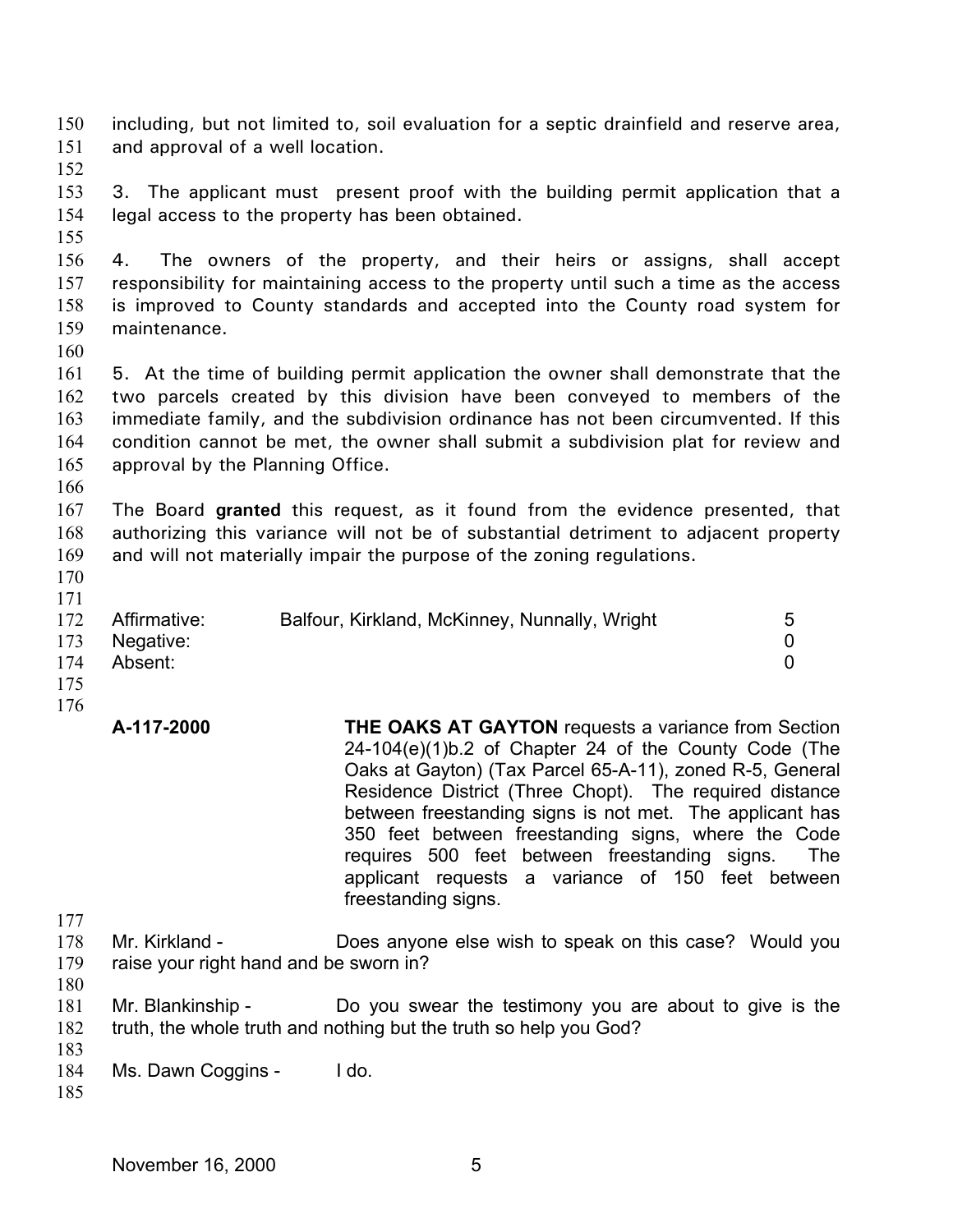186 187 188 189 190 191 192 193 194 195 196 197 198 199 200 201 202 203 204 205 206 207 208 209 210 211 212 213 214 215 216 217 218 219 220 221 222 223 224 225 226 227 228 229 230 231 Mr. Kirkland - State your name for the record, please. Ms. Coggins - Dawn Coggins. Mr. Kirkland - Have all of your notices been turned in? Mr. Blankinship - Yes, we have them in the file. Mr. Chairman, before we begin, let me draw your attention to the handout that I left at your place this morning. Mr. Kirkland - Thank you, sir. Proceed. Ms. Coggins - I am here on behalf of The Oaks at Gayton Apartments, which is a new acquisition for our company. It was purchased on September 14, and upon the purchase date it became very obvious that this community has very little visibility from the road. It does have two separate entrances into the community, which are approximately 360 feet apart. In between that 360 feet is a very dense area of trees and woods, and you can't actually see the community from the road, and the existing sign right now, we just put in an amendment to our original proposal to erect a new sign where the existing signage is, and then a new one at the second entrance and that was less than our variance request by about 125 feet, so we are actually looking for a variance of about 125 feet. Mr. Wright - Where is the existing sign on this map? Ms. Coggins - Right there on the diagram where it says existing signage. We were proposing to put it on the other side of the island where you will see the word, "New Signage," however, we are going to erect the first sign where the existing signage is and then we are looking into a second sign at the end right there where we are pointing. Basically the reasoning for this is if you are coming down Gayton Road, on both sides of the road there is an extreme area of trees, and a wooded area, and a lot of times the first entrance is passed, and there is really no room in the road for a turnaround, and a lot of people don't know there is a second entrance there and there is no signage. That is the second entrance right there where we are proposing to put a sign almost identical to where that banner is right now. Mr. Wright- Put that little hand on that sign. That is the existing sign? Ms. Coggins - No. That is the second entrance where we'd like to put a sign. Mr. Wright - Where is the other one? Ms. Coggins - Way at the other end. Mr. Wright - If they miss the first one, can't they turn into the second one?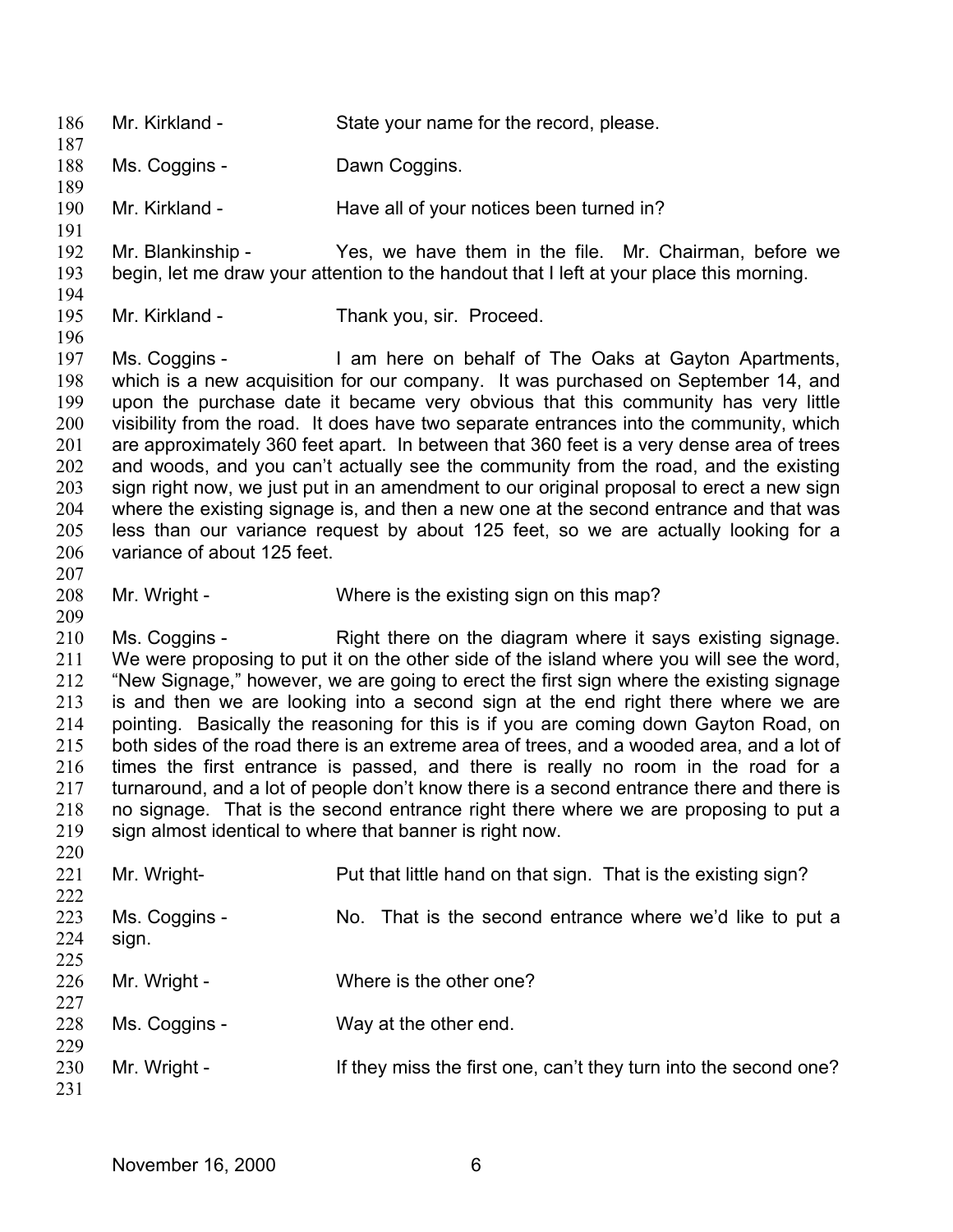232 233 234 235 236 237 238 239 240 241 242 243 244 245 246 247 248 249 250 251 252 253 254 255 256 257 258 259 260 261 262 263 264 265 266 267 268 269 270 271 272 273 274 275 276 Ms. Coggins - They don't know the second one leads to our community because there is no sign there. You don't know where that second entrance is going to, because you can't see the community from the street due to all of the trees that you will see in the picture. Mr. Kirkland - So your idea would be that if you put a sign... Ms. Coggins - That is the existing sign right there. We'd like to erect a new sign in that location and then all the way down where the little hand is, we'd like to put another sign. Mr. Wright - So, the idea is if you put one down there and they miss the existing one, your idea would be they would see the second one. Ms. Coggins - They would be able to see the second sign and know that that is an entrance to our community, as well, and prevent some turnarounds in the middle of the street that might occur. Mr. Wright - Have you noticed any of that? Ms. Coggins - I have not actually noticed that first hand, but I have been talking to people on cell phones that I have been trying to lead to the community, and, on the cell phone, they go "Ooops, I just passed it." Then I tell them to keep going, there is another entrance further down. Mr. Blankinship - When we went out to take the photographs, I missed it. Mr. Wright - Exhibit A. Mr. Kirkland - Any other questions by Board members? Mr. Wright - There is one other question. What you have proposed to do with the existing sign is within the terms of the ordinance. Is that correct? No problem with that? Right? Mr. McKinney - Let me ask one. The new sign you are proposing, it is different from the other sign. Why are you not making it the same? Ms. Coggins - It is going to be the same now. We have changed it. Mr. McKinney - Well, we got this this morning. Ms. Coggins - Right. That is the new sign. The reason that we went away from the original drawing was because we would have to place it across from that median, and that just made the variance more than we were requesting, so we decided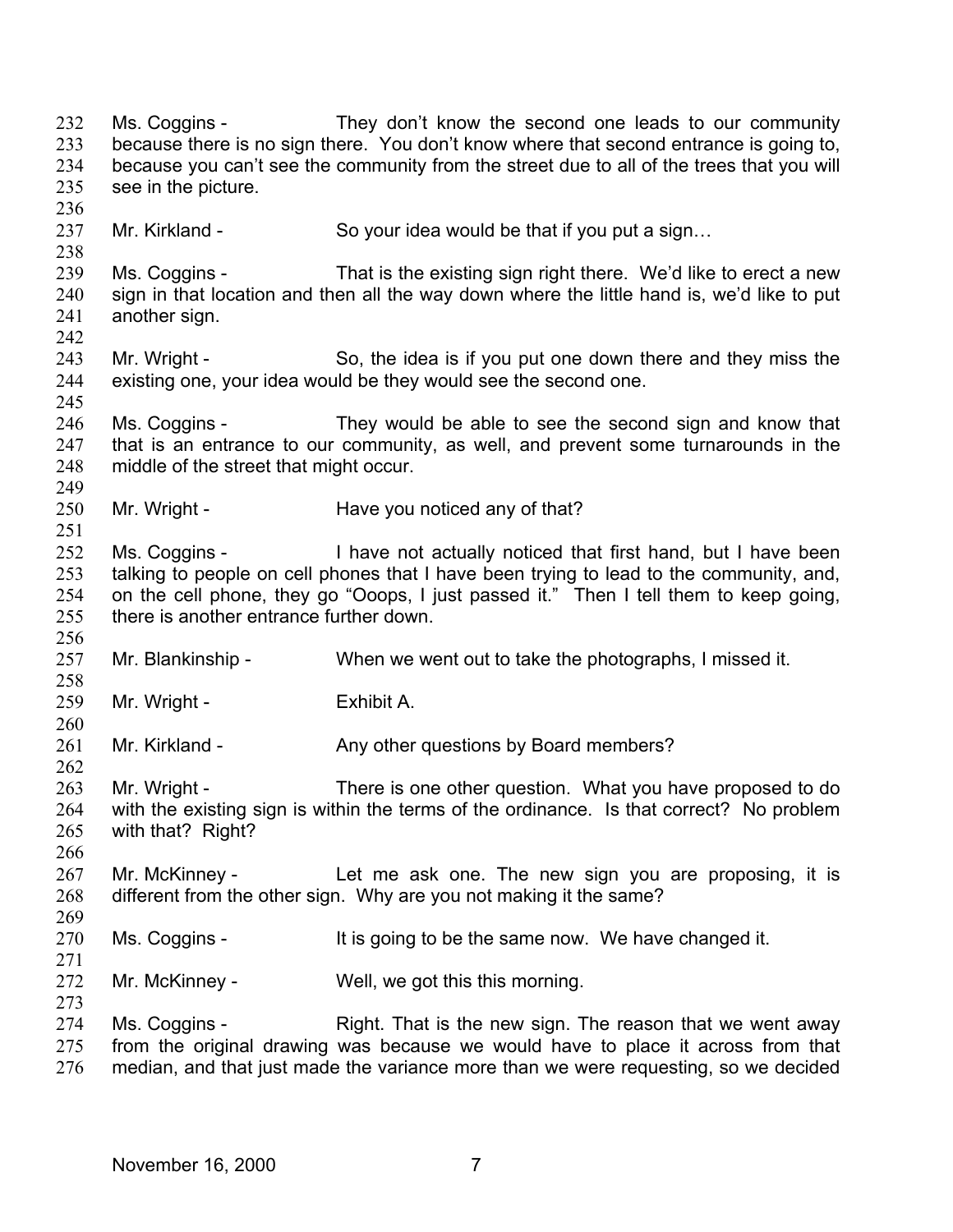to erect a sign where the existing sign was, and that would give us an additional 25 feet that we needed. Mr. McKinney - That is not what I am saying. What I am saying is, are the two going to match? Ms. Coggins - Yes. Yes. Yes. Mr. McKinney - This does not match what you are showing on here. It is an entirely different thing. Mr. Blankinship - But you are just looking at what you sent in yesterday. Ms. Coggins - That is what both signs are going to look like. Mr. McKinney - So, then you are going to replace the other sign? Ms. Coggins - I sent a letter that said that that superseded any original drawings that we sent in with that. Both signs are going to be identical to that. Mr. McKinney - Mr. Secretary, has the Traffic Engineer looked at that? Mr. Blankinship - We sent them the agenda and they did not have a specific comment on that. Mr. McKinney - I didn't know if they would have any problems with lights on these signs. Mr. Blankinship - Are they changing the lighting? Mr. McKinney - There is no lighting on the one that is there. Ms. Coggins - There is not actual lighting on the actual signs. There is lighting in the median strip facing up to the sign, so there is some electrical. Mr. Kirkland - Would this one be illuminated the same way? Ms. Coggins - There is going to be some at the bottom and there are two small lampposts at the top. Mr. McKinney - **OK.** Mr. Blankinship - We covered the conditions, Mr. Chairman. Mr. McKinney - Candle power and so forth to meet the County standards?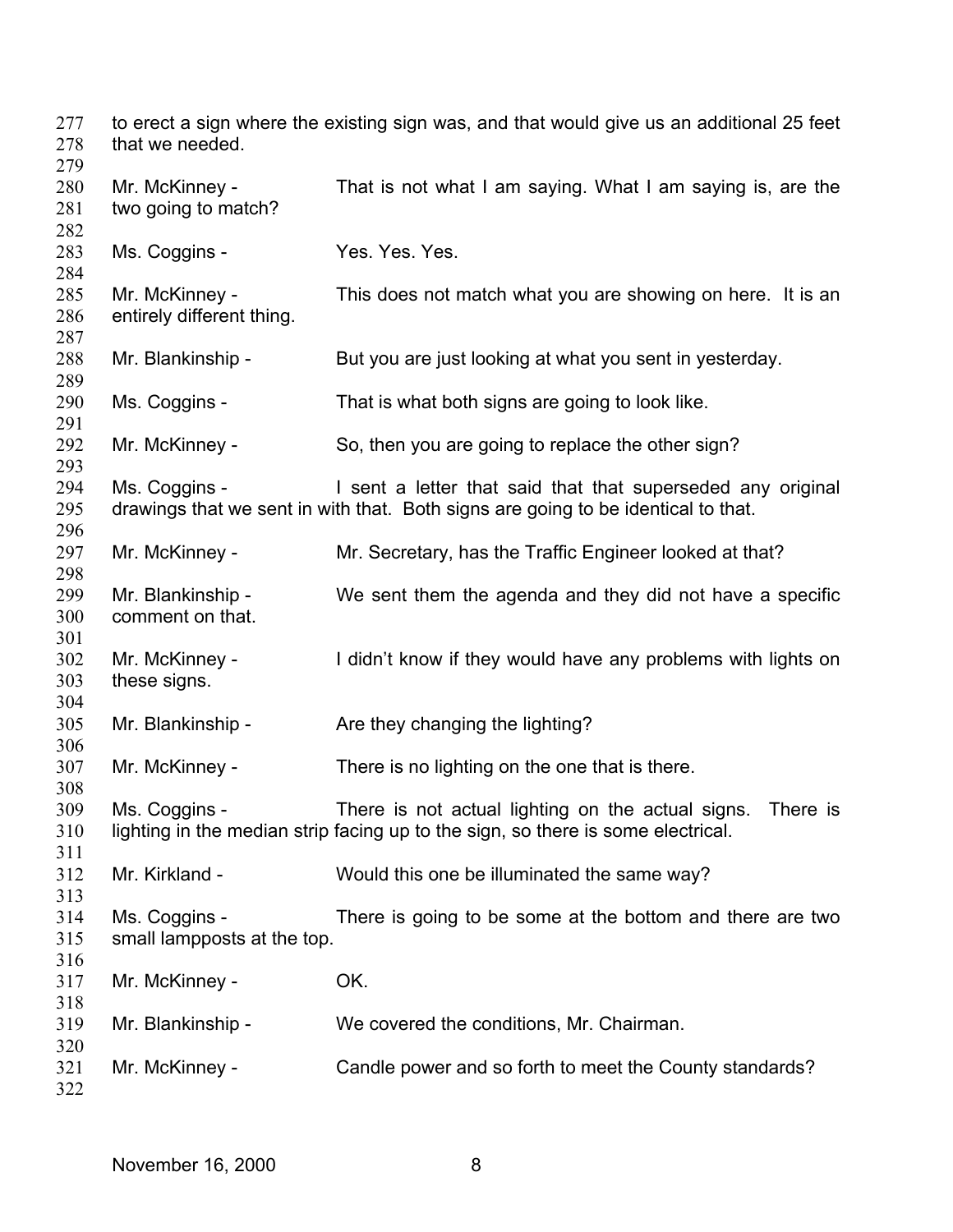323 324 325 326 327 328 329 330 331 332 333 334 335 336 337 338 339 340 341 342 343 344 345 346 347 348 349 350 351 352 353 354 355 356 357 358 359 360 Mr. Blankinship - Yes, just subject to review by the Traffic Engineer. Mr. McKinney - Right. Mr. Kirkland - The Are there any other questions? Does anyone else wish to speak? That concludes the case, ma'am. Ms. Coggins - Thank you. Upon a motion by Mr. Wright, seconded by Mr. McKinney, the Board of Zoning Appeals **granted** your request for the above-referenced variance subject to the following conditions: 1. This variance allows only the location of signs shown on the plan filed with the application. Any additional improvements shall comply with the applicable regulations of the County Code. The height and area of the signs shall comply with the County Code. 2. Lighting shall be subject to review and approval by the Department of Public Works. The Board **granted** this request, as it found from the evidence presented, that authorizing this variance will not be of substantial detriment to adjacent property and will not materially impair the purpose of the zoning regulations. Affirmative: Balfour, Kirkland, McKinney, Nunnally, Wright 5 Negative: 0 Absent: 0 **A-119-2000 D. WAYNE CARRIER, JR.** request a variance from Section 24-94 of Chapter 24 of the County Code to build a dwelling at 11941 Greenwood Road (Tax Parcels 7-A-25 and 25N) zoned A-1, agricultural District (Brookland). The total lot area requirement is not met. The applicant has 0.916 acre of total lot area, where the Code requires 1.000-acre total lot area. The applicant requests a variance of 0.084 acre of total lot area. Mr. Kirkland - Does anyone else wish to speak on this case? If you would, sir, raise your right hand and be sworn in. Mr. Blankinship - Do you swear that the testimony you are about to give is the truth, the whole truth and nothing but the truth, so help you God? Mr. Carrier - The Lido.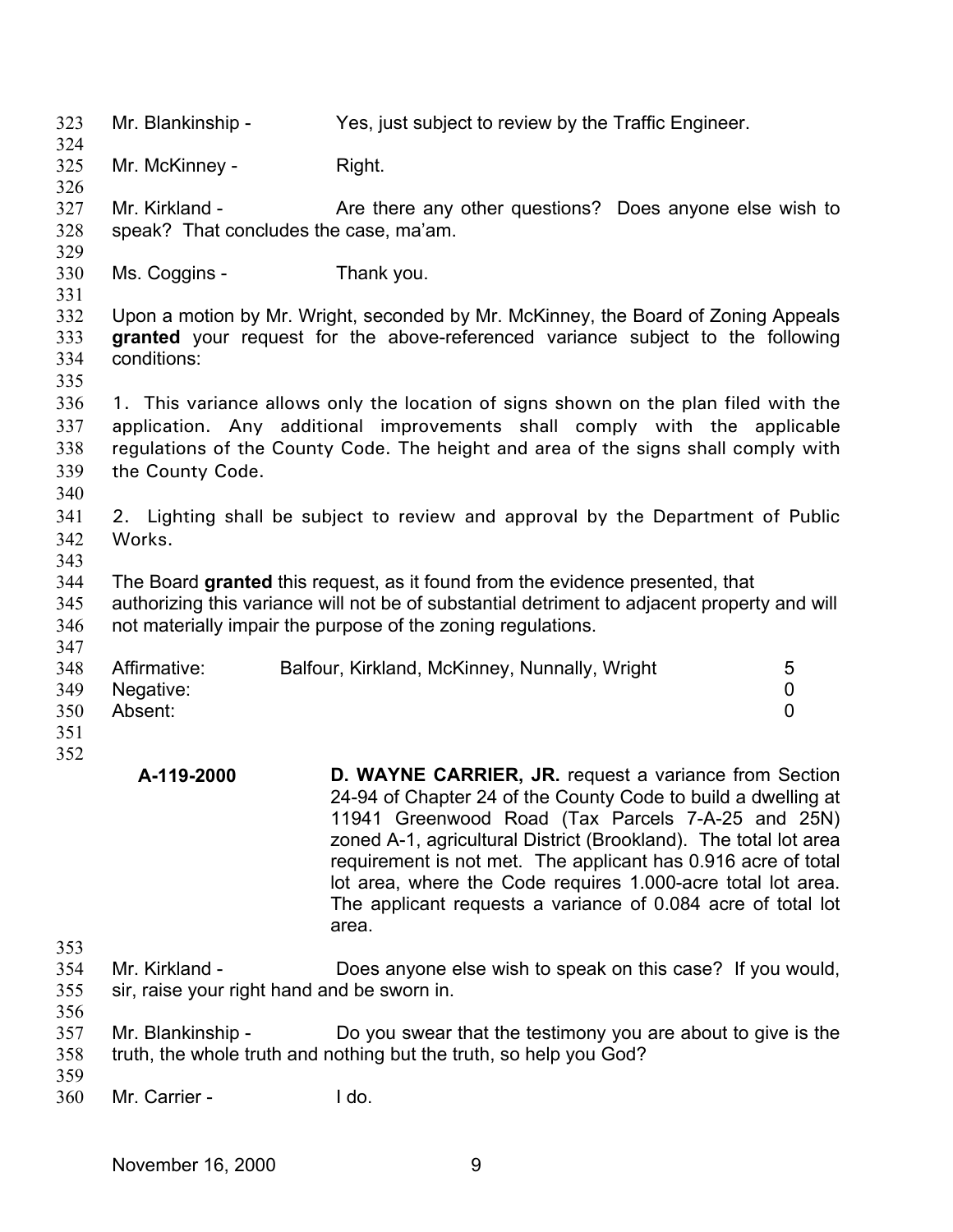| 361        |                                         |                                                                                                                                                                                 |
|------------|-----------------------------------------|---------------------------------------------------------------------------------------------------------------------------------------------------------------------------------|
| 362        | Mr. Kirkland -                          | State your name for the record.                                                                                                                                                 |
| 363        |                                         |                                                                                                                                                                                 |
| 364        | Mr. Carrier -                           | Wayne Carrier, Jr.                                                                                                                                                              |
| 365        |                                         |                                                                                                                                                                                 |
| 366        | Mr. Kirkland -                          | Have all of your notices been turned in according to County                                                                                                                     |
| 367        | Code?                                   |                                                                                                                                                                                 |
| 368        |                                         |                                                                                                                                                                                 |
| 369        | Mr. Carrier -                           | Yes, sir, they have.                                                                                                                                                            |
| 370        |                                         |                                                                                                                                                                                 |
| 371        | Mr. Kirkland -                          | OK, we have them. If you would, proceed with your case.                                                                                                                         |
| 372        |                                         |                                                                                                                                                                                 |
| 373        | Mr. Carrier -                           | Basically, I wanted to build a house next door to my parents                                                                                                                    |
| 374        |                                         | on family land. They currently own two parcels of land that I have elected to buy and I                                                                                         |
| 375        |                                         | am combining them to lessen the need for a variance. The front parcel, which is the                                                                                             |
| 376<br>377 |                                         | bottom portion near Greenwood Road, has a slight variation from what it originally was<br>prior to 1987, because of the relocation of Greenwood Road in 1987. The actual parcel |
| 378        |                                         | of land that I need, I am less than a .10 of an acre away of having the full acre to build                                                                                      |
| 379        |                                         | my home at that location. Allen Stringer from the Health Department has already been                                                                                            |
| 380        |                                         | out and has perked the land to insure that I can have the well and septic, as well as the                                                                                       |
| 381        | secondary site for the septic system.   |                                                                                                                                                                                 |
| 382        |                                         |                                                                                                                                                                                 |
| 383        | Mr. Nunnally -                          | But your house would be built approximately 125 feet from                                                                                                                       |
| 384        | Greenwood Road.                         |                                                                                                                                                                                 |
| 385        |                                         |                                                                                                                                                                                 |
| 386        | Mr. Carrier -                           | Yes, sir. All of the setbacks have been met. I have met with                                                                                                                    |
| 387        |                                         | the builder as well as meeting with Mr. Stringer out at the site location. The only                                                                                             |
| 388        |                                         | variance that I need is for an actual lot size, which is less than a .10 of an acre of being                                                                                    |
| 389        | a full acre short of being a full acre. |                                                                                                                                                                                 |
| 390        |                                         |                                                                                                                                                                                 |
| 391        | Mr. Nunnally -                          | And that was caused by the relocation of Greenwood Road?                                                                                                                        |
| 392        |                                         |                                                                                                                                                                                 |
| 393        | Mr. Carrier -                           | Yes, sir. They used the front parcel towards Greenwood                                                                                                                          |
| 394        |                                         | Road, which was approximately the same size and shape of the adjoining parcel in the                                                                                            |
| 395        | back.                                   |                                                                                                                                                                                 |
| 396        |                                         |                                                                                                                                                                                 |
| 397        | Mr. Kirkland -                          | Any other questions? Does anyone else wish to speak?                                                                                                                            |
| 398        | That concludes the case, sir.           |                                                                                                                                                                                 |
| 399        |                                         |                                                                                                                                                                                 |
| 400        | Mr. Carrier -                           | Thank you.                                                                                                                                                                      |
| 401        |                                         |                                                                                                                                                                                 |
| 402        |                                         | Upon a motion by Mr. McKinney, seconded by Mr. Wright, the Board of Zoning Appeals                                                                                              |
| 403        |                                         | granted your request for the above-referenced variance subject to the following                                                                                                 |
| 404<br>405 | conditions:                             |                                                                                                                                                                                 |
| 406        |                                         | 1. This approval is for lot area only. Any improvements constructed on the property shall                                                                                       |
| 407        |                                         | comply with the applicable regulations and requirements of the County Code.                                                                                                     |
|            |                                         |                                                                                                                                                                                 |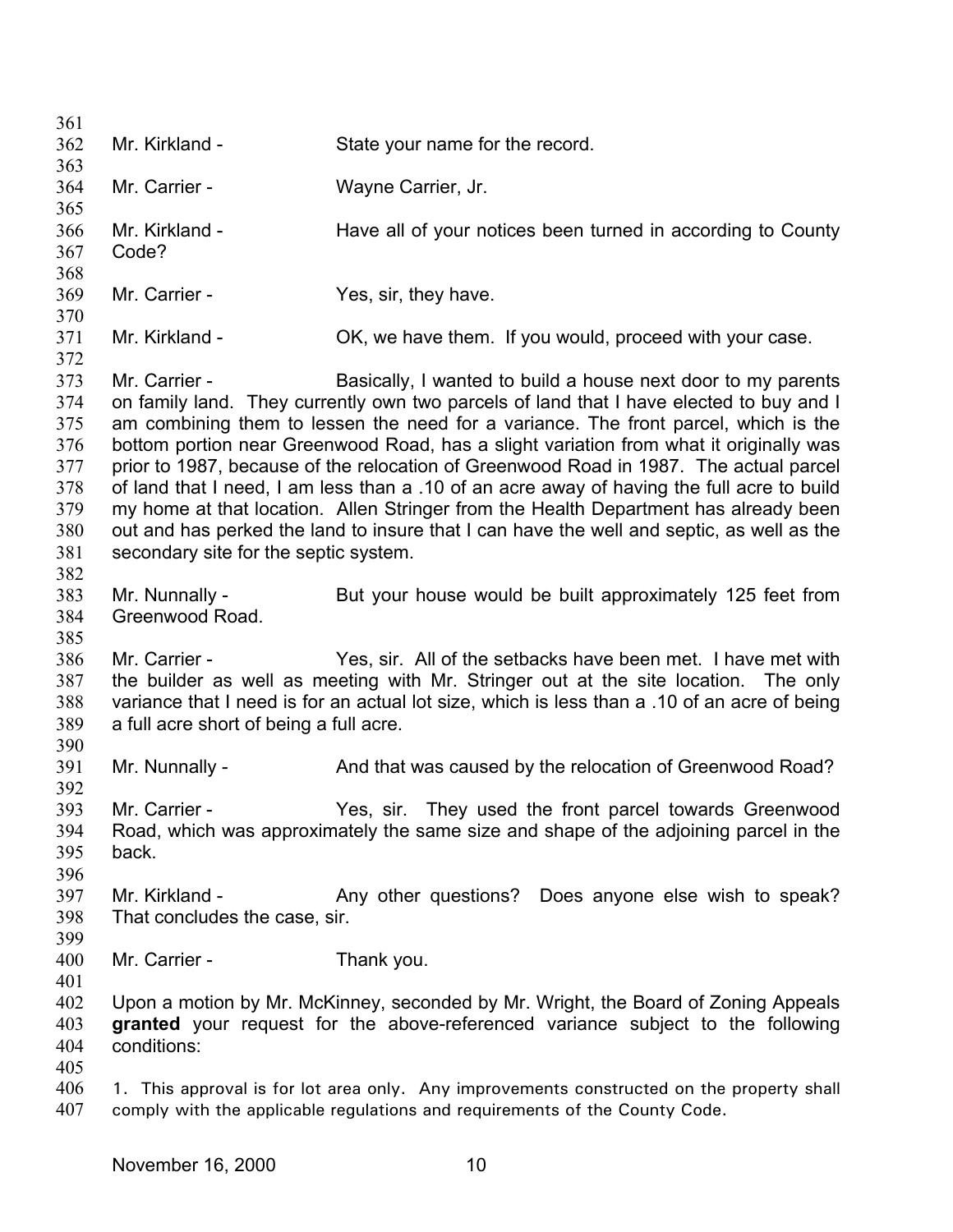| 408<br>409<br>410<br>411<br>412        |                                             | The Board granted this request, as it found from the evidence presented, that<br>authorizing this variance will not be of substantial detriment to adjacent property and will<br>not materially impair the purpose of the zoning regulations.                                                                  |
|----------------------------------------|---------------------------------------------|----------------------------------------------------------------------------------------------------------------------------------------------------------------------------------------------------------------------------------------------------------------------------------------------------------------|
| 413<br>414<br>415<br>416<br>417<br>418 | Affirmative:<br>Negative:<br>Absent:        | Balfour, Kirkland, McKinney, Nunnally, Wright<br>5<br>0<br>$\overline{0}$                                                                                                                                                                                                                                      |
|                                        | UP-38-2000                                  | RICHMOND LODGE NO. 45, B.P. O. ELKS requests a<br>temporary conditional use permit pursuant to Section 24-<br>$116(c)(1)$ of Chapter 24 of the County Code to conduct a<br>turkey shoot at 10022 Elks Pass Lane (Tax Parcel 28-A-<br>21), zoned A-1, Agricultural District (Three Chopt.)                      |
| 419<br>420<br>421                      | Mr. Kirkland -                              | Does anyone else wish to speak on this case? If you would,<br>ma'am, raise your right hand and be sworn in.                                                                                                                                                                                                    |
| 422<br>423<br>424<br>425               | Mr. Blankinship -                           | Do you swear that the testimony you are about to give is the<br>truth, the whole truth, and nothing but the truth, so help you God?                                                                                                                                                                            |
| 426<br>427                             | Ms. Williard-                               | I do.                                                                                                                                                                                                                                                                                                          |
| 428<br>429                             | Mr. Kirkland -                              | State your name for the record, please.                                                                                                                                                                                                                                                                        |
| 430<br>431                             | Ms. Williard -                              | Faye Williard.                                                                                                                                                                                                                                                                                                 |
| 432<br>433<br>434                      | Mr. Kirkland -<br>according to County Code? | Have all of the adjacent landowners been contacted                                                                                                                                                                                                                                                             |
| 435<br>436                             | Ms. Williard -                              | Yes, sir.                                                                                                                                                                                                                                                                                                      |
| 437<br>438                             | Mr. Kirkland -                              | Yes, we have them. If you would, state your case.                                                                                                                                                                                                                                                              |
| 439<br>440<br>441<br>442               | Ms. Williard -                              | Richmond Elks Club No. 45 has conducted a turkey shoot at<br>our location since 1987, and we have complied with all of the conditions that the County<br>has put forth, and, to our knowledge, we have had no complaints, and we would like to<br>continue conducting our turkey shoot on Friday and Saturday. |
| 443<br>444                             | Mr. Kirkland -                              | Mr. Secretary, we have had no complaints. Correct?                                                                                                                                                                                                                                                             |
| 445<br>446                             | Mr. Blankinship -                           | None that I am aware of.                                                                                                                                                                                                                                                                                       |
| 447<br>448                             | Mr. Kirkland -                              | OK.                                                                                                                                                                                                                                                                                                            |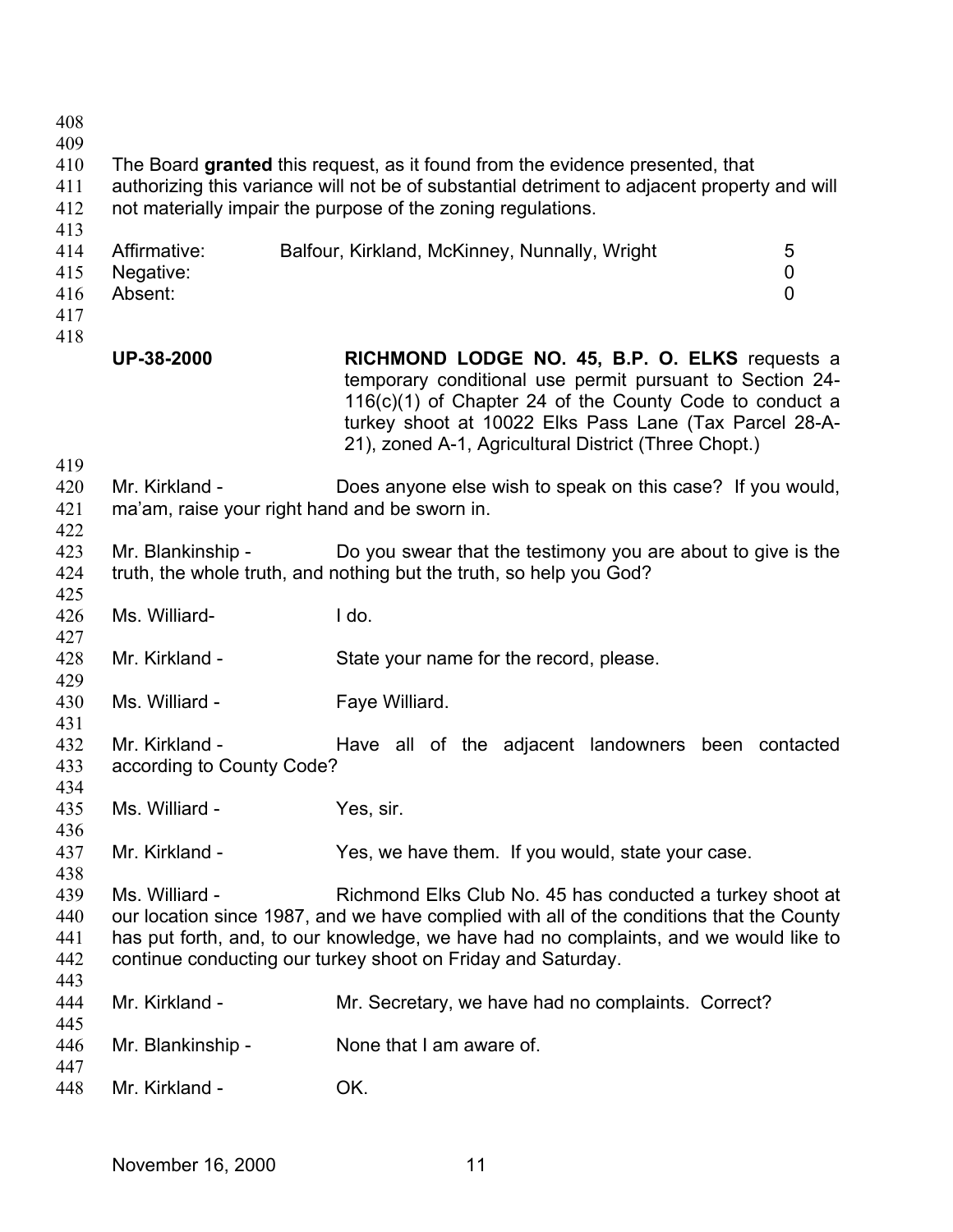| 449 |                                                 |                                                                                     |
|-----|-------------------------------------------------|-------------------------------------------------------------------------------------|
| 450 | Mr. McKinney -                                  | Ms. Williard, what are your hours of operation during the                           |
| 451 | turkey shoot?                                   |                                                                                     |
| 452 |                                                 |                                                                                     |
| 453 | Ms. Williard -                                  | Lodge hours or the hours of the shoot. The shoot we                                 |
| 454 | operate from 7:00 p.m. to 10:00 p.m.            |                                                                                     |
| 455 |                                                 |                                                                                     |
| 456 | Mr. McKinney -                                  | Seven a.m.?                                                                         |
| 457 |                                                 |                                                                                     |
| 458 | Ms. Williard -                                  | No, 7:00 p.m.                                                                       |
| 459 |                                                 |                                                                                     |
| 460 | Mr. McKinney -                                  | Seven p.m. to 10:00 p.m.                                                            |
| 461 |                                                 |                                                                                     |
| 462 | Ms. Williard -                                  |                                                                                     |
|     |                                                 | Yes, sir.                                                                           |
| 463 |                                                 |                                                                                     |
| 464 | Mr. McKinney -                                  | How many days a week?                                                               |
| 465 |                                                 |                                                                                     |
| 466 | Ms. Willis -                                    | For the turkey shoot?                                                               |
| 467 |                                                 |                                                                                     |
| 468 | Mr. McKinney -                                  | Yes.                                                                                |
| 469 |                                                 |                                                                                     |
| 470 | Ms. Williard -                                  | Two.                                                                                |
| 471 |                                                 |                                                                                     |
| 472 | Mr. Blankinship -                               | Two, Friday and Saturday.                                                           |
| 473 |                                                 |                                                                                     |
| 474 | Ms. Williard -                                  | Yes, sir.                                                                           |
| 475 |                                                 |                                                                                     |
| 476 | Mr. McKinney -                                  | I don't see that as a condition, Mr. Blankinship, or a                              |
| 477 | suggested condition.                            |                                                                                     |
| 478 |                                                 |                                                                                     |
| 479 | Mr. Blankinship -                               | It is not in there?                                                                 |
| 480 |                                                 |                                                                                     |
| 481 | Mr. Kirkland -                                  | The conditions don't say the time.                                                  |
| 482 |                                                 |                                                                                     |
| 483 | Mr. McKinney -                                  | You don't have a problem with that being a condition that the                       |
| 484 |                                                 | hours of operation for the shoot itself will be between 7:00 p.m. and 10:00 p.m. on |
| 485 | Fridays and Saturdays.                          |                                                                                     |
| 486 |                                                 |                                                                                     |
| 487 | Ms. Williard -                                  | No, sir.                                                                            |
| 488 |                                                 |                                                                                     |
| 489 | Mr. Kirkland -                                  | Does anyone else wish to speak?<br>Any other questions?                             |
| 490 | That concludes the case, ma'am. Next case, sir. |                                                                                     |
| 491 |                                                 |                                                                                     |
| 492 |                                                 | Upon a motion by Mr. Wright, seconded by Mr. Balfour, the Board of Zoning Appeals   |
| 493 |                                                 | granted your request for the above-referenced temporary use permit subject to the   |
| 494 | following conditions:                           |                                                                                     |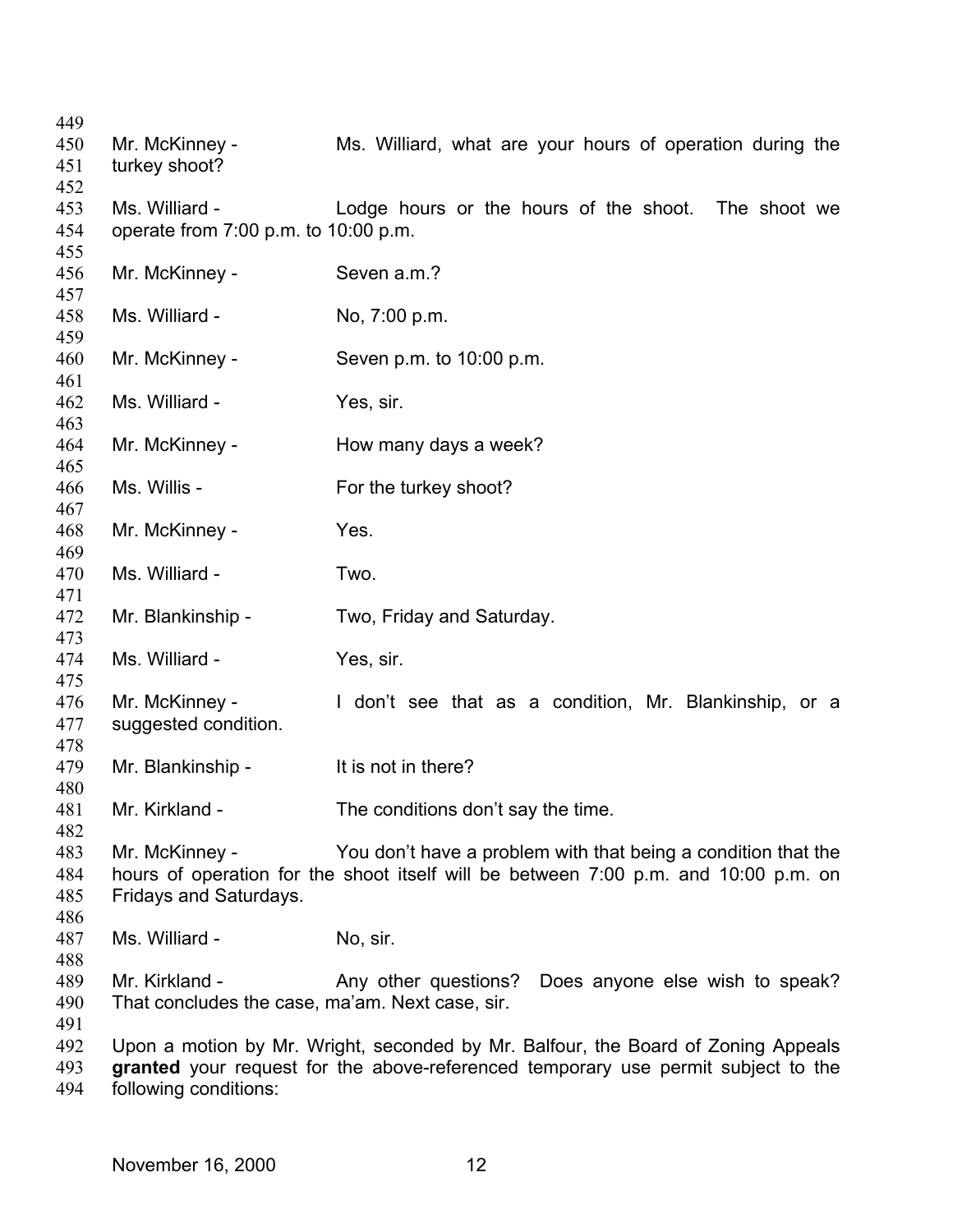| 495        |                                                                                 |                                                                                        |                |  |
|------------|---------------------------------------------------------------------------------|----------------------------------------------------------------------------------------|----------------|--|
| 496        | 1.                                                                              | The land shall be properly posted to show the particular area where the                |                |  |
| 497        | shooting is to occur and where the impact area is located.                      |                                                                                        |                |  |
| 498        |                                                                                 |                                                                                        |                |  |
| 499        |                                                                                 | 2. No alcoholic beverages may be consumed in the area of the shoot. A sign to          |                |  |
| 500        |                                                                                 | this effect must be conspicuously posted in the immediate vicinity of the shooting     |                |  |
| 501        | area.                                                                           |                                                                                        |                |  |
| 502        |                                                                                 |                                                                                        |                |  |
| 503        |                                                                                 | 3. No inebriated person or person under the influence of alcohol may be permitted      |                |  |
| 504        | in the shooting area.                                                           |                                                                                        |                |  |
| 505        |                                                                                 |                                                                                        |                |  |
| 506        | 4. Restrooms shall be provided.                                                 |                                                                                        |                |  |
| 507        |                                                                                 |                                                                                        |                |  |
| 508        |                                                                                 | 5. The turkey shoot shall only involve the use of shotguns no larger than 12 gauge     |                |  |
| 509        | and low powered shells containing No. 8 shot.                                   |                                                                                        |                |  |
| 510        |                                                                                 |                                                                                        |                |  |
|            |                                                                                 |                                                                                        |                |  |
| 511        |                                                                                 | 6. A six foot high shot barrier of straw, haybales, or mounded dirt shall be erected   |                |  |
| 512        |                                                                                 | behind the targets as an added precaution. This barrier shall be located a maximum     |                |  |
| 513        |                                                                                 | of 10 feet behind the targets and extend 10 feet beyond each end of the target         |                |  |
| 514        | line.                                                                           |                                                                                        |                |  |
| 515        |                                                                                 |                                                                                        |                |  |
| 516        |                                                                                 | 7. This permit is valid from November 17, 2000 through March 29, 2002.                 |                |  |
| 517        |                                                                                 |                                                                                        |                |  |
| 518        | 8. Hours of operation of the turkey shoot shall be limited to 7:00 - 10:00 P.M. |                                                                                        |                |  |
| 519        | Friday and Saturday.                                                            |                                                                                        |                |  |
| 520        |                                                                                 |                                                                                        |                |  |
| 521        |                                                                                 |                                                                                        |                |  |
| 522<br>523 |                                                                                 | The Board granted this request, as it found from the evidence presented, that          |                |  |
| 524        |                                                                                 | authorizing this temporary use permit will not be of substantial detriment to adjacent |                |  |
| 525        |                                                                                 | property and will not materially impair the purpose of the zoning regulations.         |                |  |
| 526        | Affirmative:                                                                    | Balfour, Kirkland, McKinney, Nunnally, Wright                                          | 5              |  |
| 527        | Negative:                                                                       |                                                                                        | 0              |  |
| 528        | Absent:                                                                         |                                                                                        | $\overline{0}$ |  |
| 529        |                                                                                 |                                                                                        |                |  |
| 530        |                                                                                 |                                                                                        |                |  |
|            | UP-39-2000                                                                      | <b>TRAMMELL CROW COMPANY</b> requests a temporary                                      |                |  |
|            |                                                                                 | conditional use permit pursuant to Section 24-116(c)(1) of                             |                |  |
|            |                                                                                 | Chapter 24 of the County Code to place an office and                                   |                |  |
|            |                                                                                 | storage trailer at 3951 Westerre Parkway (Tax Parcel 48-A-                             |                |  |
|            |                                                                                 | 37B), zoned O-3C, Office District (Conditional) (Three                                 |                |  |
|            |                                                                                 | Chopt)                                                                                 |                |  |
| 531        |                                                                                 |                                                                                        |                |  |

532 533 Mr. Kirkland - Does anyone else wish to speak on this case? If you would, raise your right hand and be sworn in.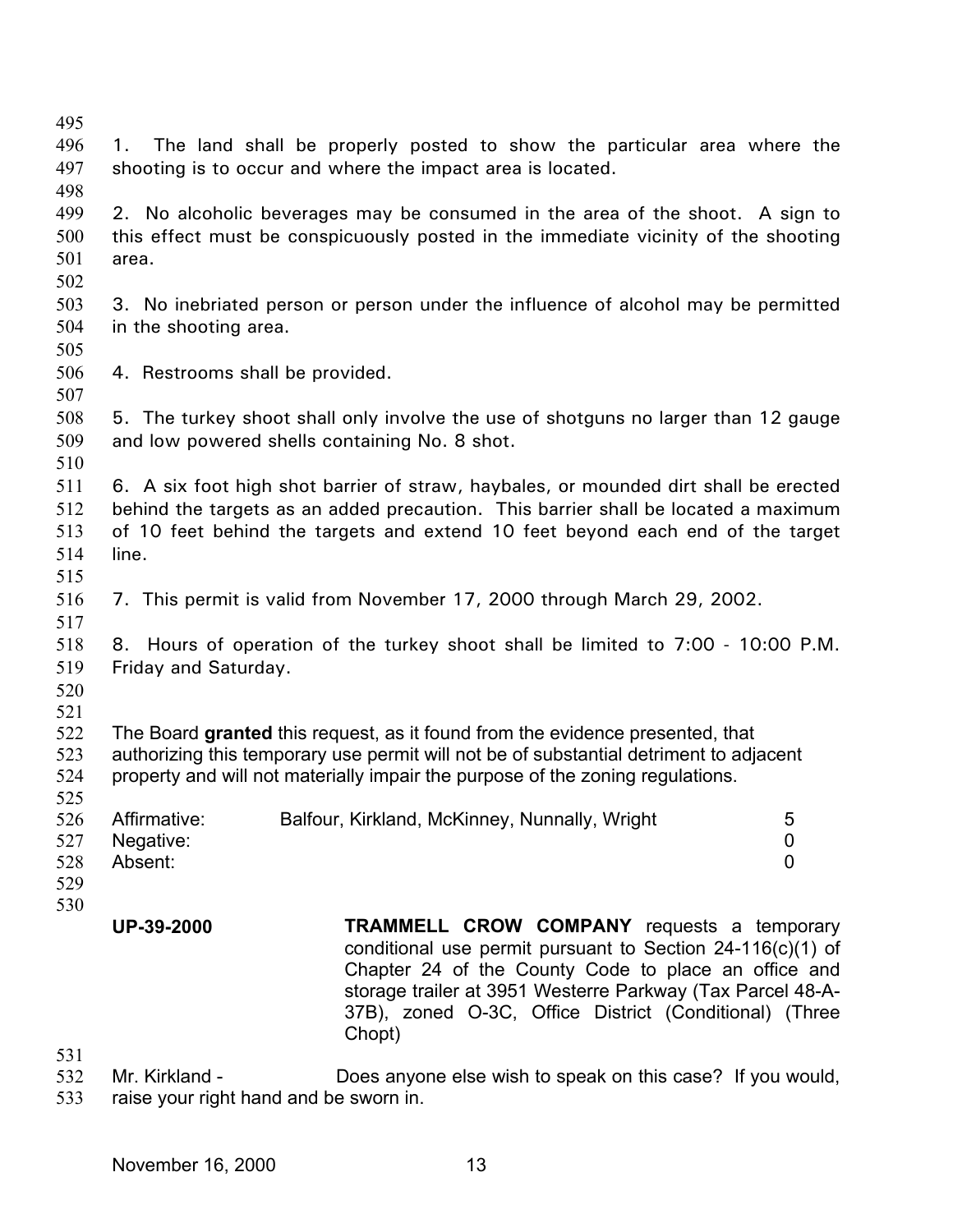Mr. Blankinship - Do you swear that the testimony you are about to give is the truth, the whole truth, and nothing but the truth so help you God? Ms. Lynn Wittersheim - I do. Mr. Kirkland - Would you state your name for the record, please? Ms. Wittersheim - I am Lynn Wittersheim, Property Manager for Westerre Parkway. Mr. Kirkland - Have all of your notices been turned in according to County Code? Ms. Wittersheim, would you pull that mike around in front of you. I am having trouble hearing. We have the files. You may proceed with the case. Ms. Wittersheim - We wanted to put a temporary trailer behind Westerre I Building for use of storage and use as engineer's space. Mr. Kirkland - This that trailer, like a trailer you use on a job site? It is not a tin trailer like storage? Ms. Wittersheim - Right. Mr. Wright - What is the trailer to be used for? Ms. Wittersheim - For the engineers and for storage. Mr. Wright - The Have you read the conditions? Ms. Wittersheim - Yes, I have. Mr. Wright - You notice you would have to have connection to sanitation facilities. Ms. Wittersheim - We don't plan on having a toilet or anything in there. Mr. Wright - Well, this requires you to be connected to a sanitation facility. That is why I want to bring it up. If it is something that is necessary or not necessary, we could deal with it. Mr. Blankinship - Do you have the floor plan of the trailer? I don't have the floor plan in my packet. Mr. McKinney - It is not a floor plan. It just shows pictures.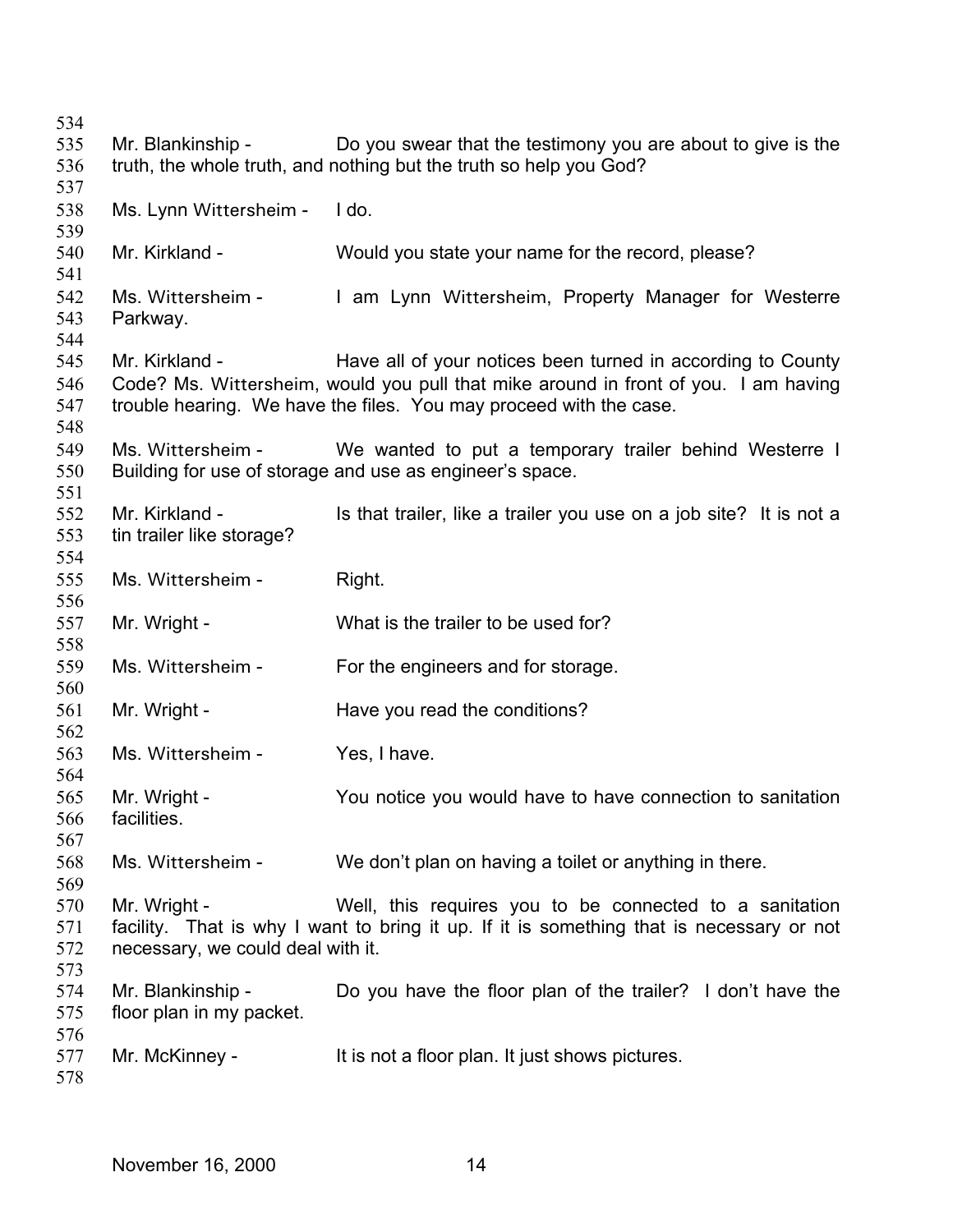| 579<br>580        | Mr. Kirkland -<br>restroom in it. But you are not going to use it? | We have got a floor plan here in the file and it shows a        |
|-------------------|--------------------------------------------------------------------|-----------------------------------------------------------------|
| 581<br>582<br>583 | Mr. Roberto -                                                      | They will take that out and that will be a closet.              |
| 584<br>585        | Mr. McKinney -                                                     | OK.                                                             |
| 586<br>587<br>588 | Mr. Blankinship -<br>in the trailer"                               | We could amend the condition to say "If there is a bathroom     |
| 589<br>590        | Mr. Wright -                                                       | Yes, I just want to make sure we got that straight.             |
| 591<br>592        | Ms. Wittersheim -                                                  | No, we don't plan to have any.                                  |
| 593<br>594        | Mr. McKinney -                                                     | Well, it really won't be for an office then?                    |
| 595<br>596<br>597 | Ms. Wittersheim -<br>more buildings back there.                    | It is a space for them until $-$ we are planning to build two   |
| 598<br>599<br>600 | Mr. McKinney -<br>restroom facilities.                             | And if it will be used for an office, you are required to have  |
| 601<br>602        | Ms. Wittersheim -                                                  | Even if they are in the trailer, they can use the building.     |
| 603<br>604        | Mr. McKinney -                                                     | How far is the building away?                                   |
| 605<br>606<br>607 | Ms. Wittersheim -<br>buildings most of the day anyway.             | Like from the parking lot, it is not that far. They are in the  |
| 608<br>609        | Mr. Wright -                                                       | The building, which is adjacent, has restroom facilities in it. |
| 610<br>611        | Ms. Wittersheim -                                                  | Correct. Both buildings do, Westerre I and II.                  |
| 612<br>613        | Mr. Blankinship -                                                  | It is about 300 feet, just scaling it all down here.            |
| 614<br>615<br>616 | Mr. Balfour -<br>lot is that what you are talking about?           | It is between one building on this diagram and the parking      |
| 617<br>618<br>619 | Ms. Wittersheim -<br>other.                                        | Yes, there are actually two buildings, very close to each       |
| 620<br>621        | Mr. Wright -                                                       | How many people will use this trailer?                          |
| 622<br>623        | Ms. Wittersheim -                                                  | Two.                                                            |
| 624               | Mr. Wright -                                                       | There will be two persons in it?                                |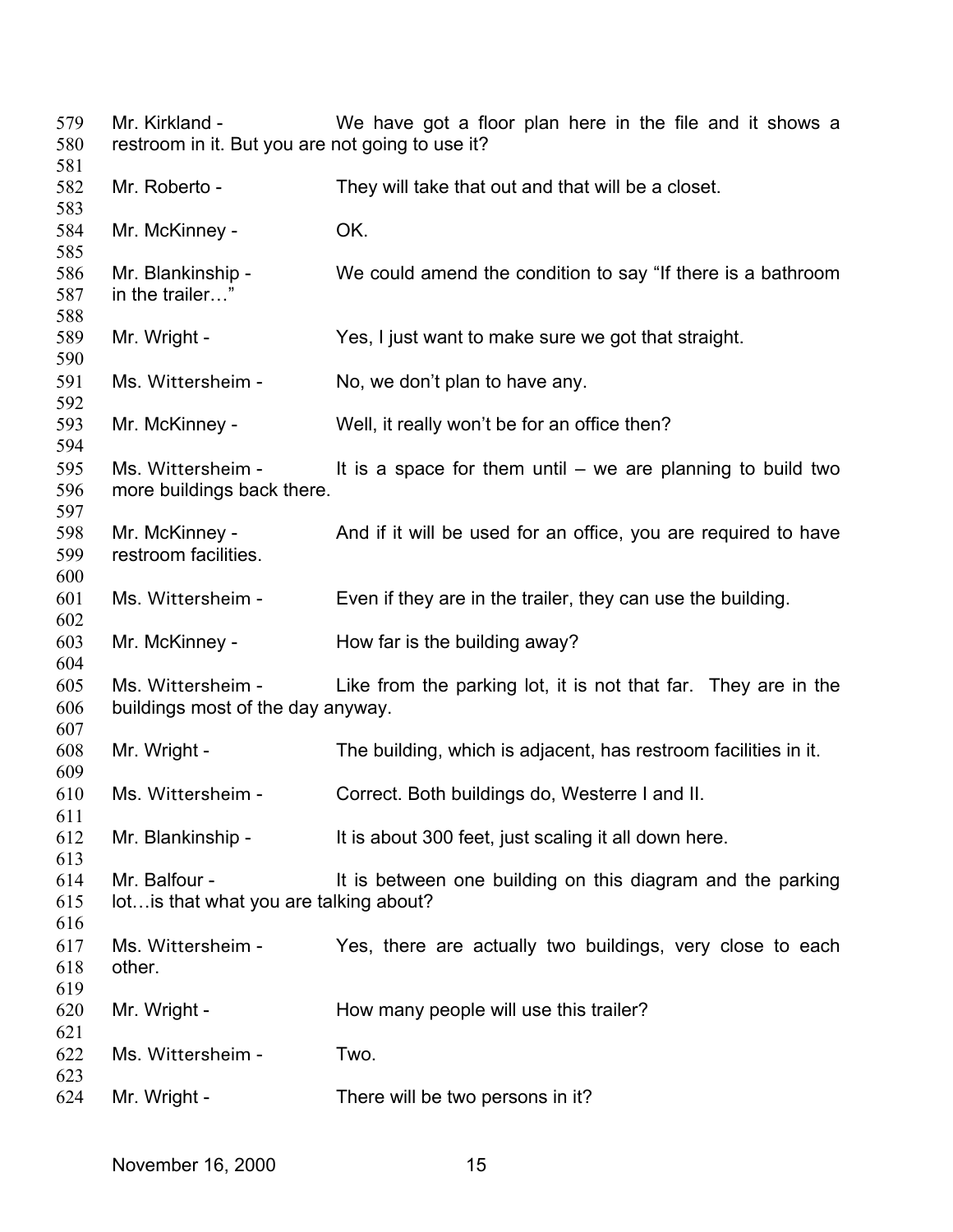| 625               |                                        |                                                                                             |
|-------------------|----------------------------------------|---------------------------------------------------------------------------------------------|
| 626               | Ms. Wittersheim -                      | Yes, sir.                                                                                   |
| 627               |                                        |                                                                                             |
| 628               | Mr. Wright -                           | It won't be used for sales or anything like that?                                           |
| 629<br>630        | Ms. Wittersheim -                      | Oh, no sir. We have an office downtown.                                                     |
| 631               |                                        |                                                                                             |
| 632<br>633        | Mr. McKinney -                         | Your name is Mr. Roberto? You will be using this?                                           |
| 634<br>635        | Mr. Robletto -                         | Yes, sir.                                                                                   |
| 636<br>637        | Mr. McKinney -                         | And you will have an assistant with you that will use that?                                 |
| 638               | Mr. Robletto                           | Yes, sir.                                                                                   |
| 639<br>640        | Mr. McKinney -                         | From what hours to what hours?                                                              |
| 641<br>642        | Mr. Robletto                           | Like 7:30 a.m. to 5:00 p.m.                                                                 |
| 643<br>644        | Mr. Kirkland -                         | Monday through Friday?                                                                      |
| 645<br>646        | Mr. Robletto                           | Monday through Friday.                                                                      |
| 647<br>648        | Mr. McKinney -                         | And will you have a phone in this trailer?                                                  |
| 649               |                                        |                                                                                             |
| 650               | Mr. Robletto                           | Yes, phones and computers.                                                                  |
| 651<br>652        | Mr. McKinney -                         | So you will have heat and air conditioning also in them?                                    |
| 653<br>654        | Mr. Robletto                           | It has a heat pump on it.                                                                   |
| 655               |                                        |                                                                                             |
| 656               | Mr. McKinney -                         | Is this an Usry trailer?                                                                    |
| 657<br>658        | Mr. Robletto                           | Scottsman, I think.                                                                         |
| 659               |                                        |                                                                                             |
| 660               | Mr. McKinney -                         | So, what I am asking is if you got real inclement weather or                                |
| 661               |                                        | we got an ice storm, and you are in this trailer all day long and your assistant.           |
| 662               |                                        |                                                                                             |
| 663               | Mr. Robletto                           | We do our work mainly in the building. If we can't get out of                               |
| 664               |                                        | the trailer, there is no use for us to be there, as all of the things we have to do, taking |
| 665               | care of the two buildings.             |                                                                                             |
| 666               |                                        |                                                                                             |
| 667               | Mr. Balfour -                          | You are not going to use this trailer (unintelligible)                                      |
| 668<br>669<br>670 | Mr. McKinney -<br>that in the trailer? | But you say you will have a phone and a computer and all of                                 |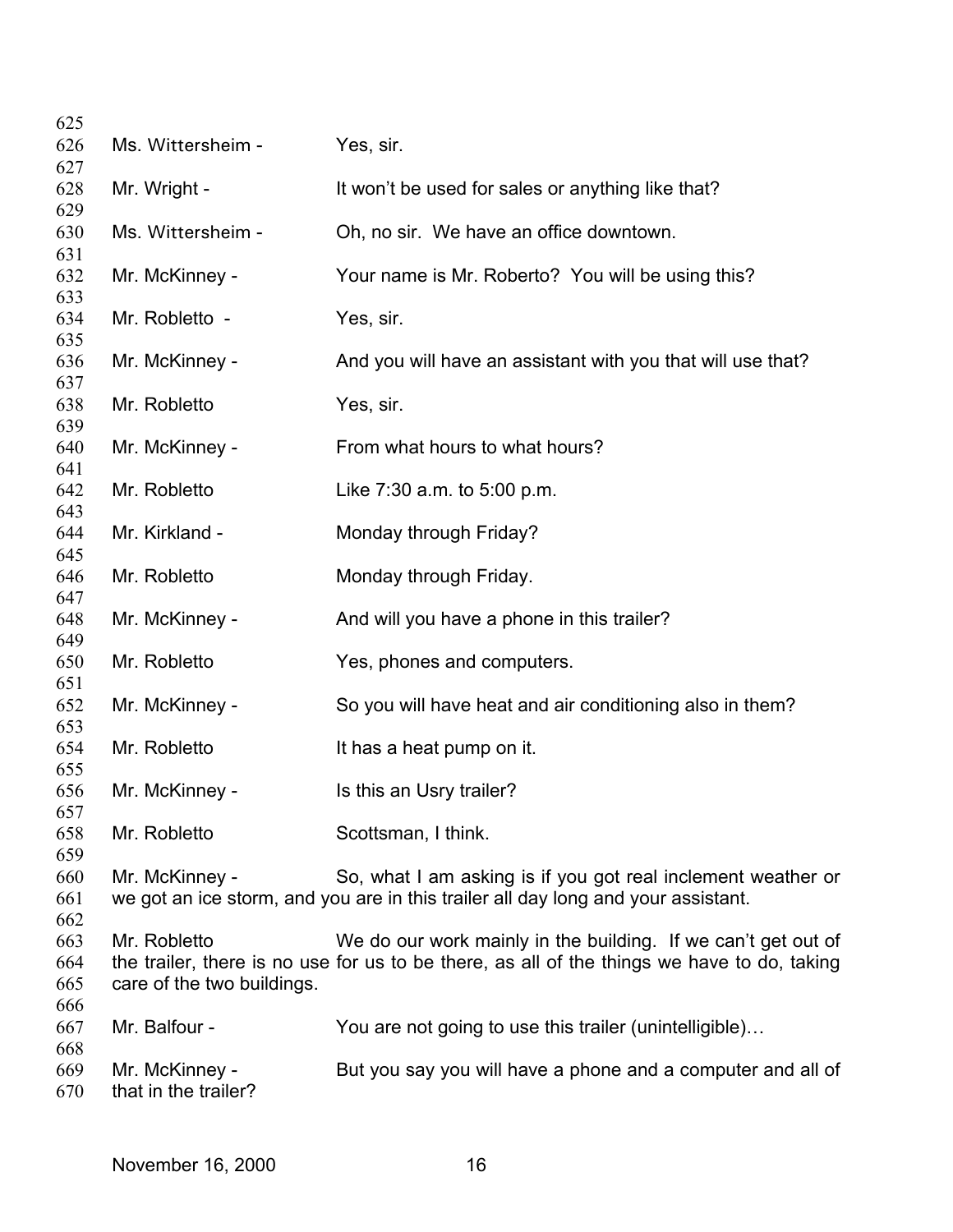| 671 |                                                             |                                                                                        |  |
|-----|-------------------------------------------------------------|----------------------------------------------------------------------------------------|--|
| 672 | Mr. Robletto -                                              | Yes.                                                                                   |  |
| 673 |                                                             |                                                                                        |  |
| 674 | Mr. McKinney -                                              | So, you are not going to be able to communicate with the                               |  |
| 675 | office from the buildings itself if you go to that trailer. |                                                                                        |  |
| 676 |                                                             |                                                                                        |  |
| 677 | Ms. Wittersheim -                                           | No. We have Nextel phones and radios.                                                  |  |
| 678 |                                                             |                                                                                        |  |
| 679 | Mr. McKinney -                                              | How about the information he has on his computer?                                      |  |
| 680 |                                                             |                                                                                        |  |
| 681 | Ms. Wittersheim -                                           | That is connected to our office downtown.                                              |  |
| 682 |                                                             |                                                                                        |  |
| 683 | Mr. McKinney -                                              | But he can use his Nextel on the radio if he needs anything                            |  |
| 684 |                                                             | that he can't get through the computer through your office.                            |  |
| 685 |                                                             |                                                                                        |  |
| 686 | Ms. Wittersheim -                                           | Correct.                                                                               |  |
| 687 |                                                             |                                                                                        |  |
| 688 | Mr. McKinney -                                              | Thanks.                                                                                |  |
| 689 |                                                             |                                                                                        |  |
| 690 | Mr. Kirkland -                                              | Any other questions of Board members? Anyone else to                                   |  |
| 691 | speak? That concludes the case.                             |                                                                                        |  |
| 692 |                                                             |                                                                                        |  |
| 693 |                                                             | Upon a motion by Mr. Wright, seconded by Mr. Balfour, the Board of Zoning Appeals      |  |
| 694 |                                                             | granted your request for the above-referenced temporary use permit subject to the      |  |
| 695 | following conditions:                                       |                                                                                        |  |
| 696 |                                                             |                                                                                        |  |
| 697 |                                                             | 1. Only the improvements shown on the plan filed with the application may be           |  |
| 698 |                                                             | constructed pursuant to this approval. Any additional improvements shall comply        |  |
| 699 |                                                             | with the applicable regulations of the County Code.                                    |  |
| 700 |                                                             |                                                                                        |  |
| 701 |                                                             | 2. If a bathroom is provided, the trailer shall be connected to sanitation facilities  |  |
| 702 | approved by the Health Department.                          |                                                                                        |  |
| 703 |                                                             |                                                                                        |  |
| 704 |                                                             | 3. The trailer shall be sited such that 668 parking spaces remain available to serve   |  |
| 705 |                                                             | the office buidlings. Five additional spaces shall be provided to serve the trailer.   |  |
| 706 |                                                             |                                                                                        |  |
| 707 |                                                             | 4. If land disturbance will exceed 2,500 square feet the requirements of Chapter       |  |
| 708 |                                                             | 10 of the County Code apply. At the time of building permit application, the           |  |
| 709 |                                                             | applicant shall submit the necessary information to the Department of Public Works     |  |
| 710 |                                                             | to ensure compliance with the requirements of the Chesapeake Bay Preservation          |  |
| 711 |                                                             | Act and the code requirements for water quality standards.                             |  |
|     |                                                             |                                                                                        |  |
| 712 |                                                             |                                                                                        |  |
| 713 |                                                             | 5. A detailed landscaping plan shall be submitted to the Planning Office for review    |  |
| 714 |                                                             | and approval. All landscaping shall be maintained in a healthy condition at all times. |  |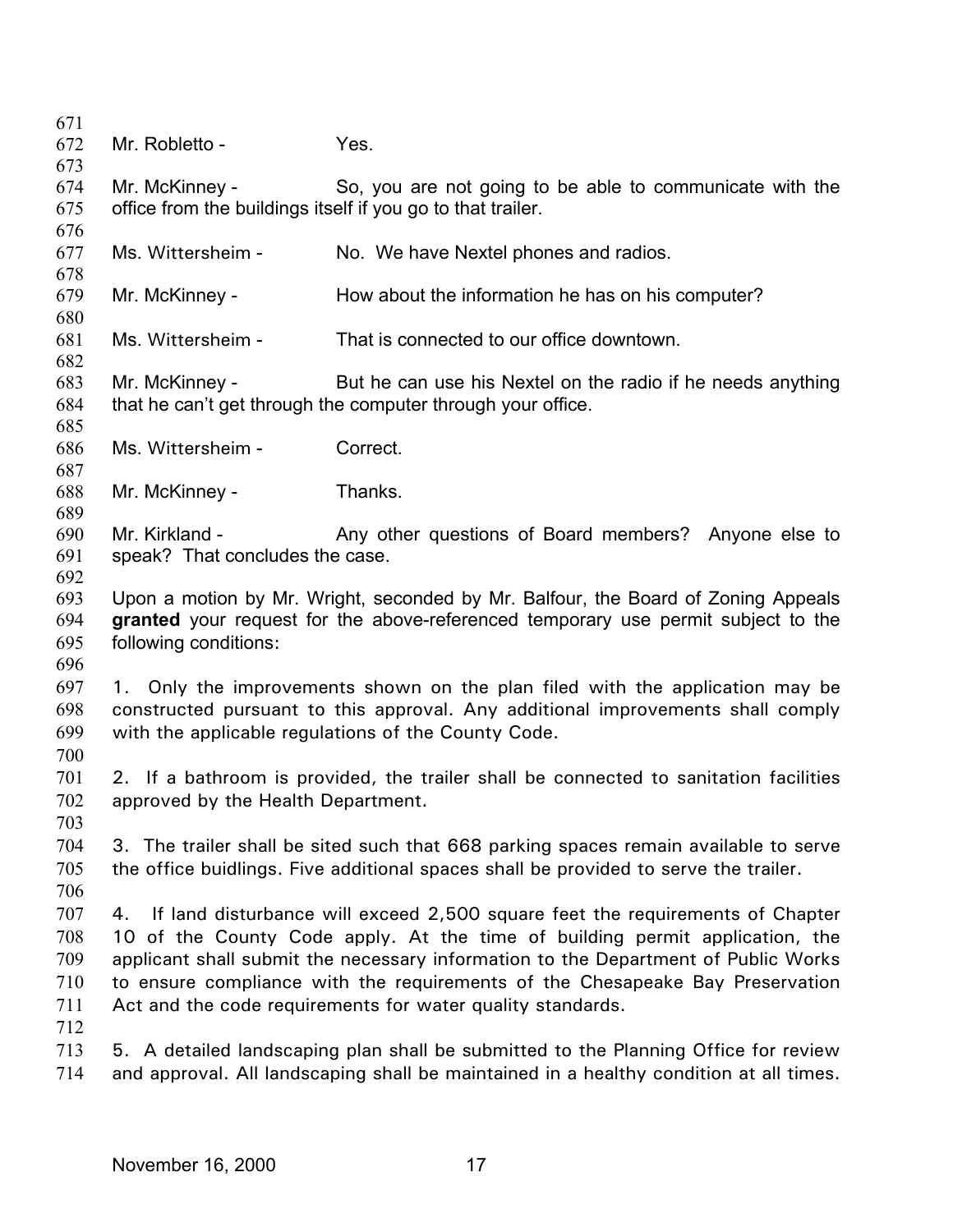| 715 |                             | Dead plant materials shall be removed within a reasonable time and replaced during     |                |
|-----|-----------------------------|----------------------------------------------------------------------------------------|----------------|
| 716 | the normal planting season. |                                                                                        |                |
| 717 |                             |                                                                                        |                |
| 718 | 6.                          | If any new lighting is to be installed, a detailed site lighting plan shall be         |                |
| 719 |                             | included with the landscaping plans for Planning Office review and approval.           |                |
| 720 |                             |                                                                                        |                |
| 721 |                             | 7. All exterior lighting shall be shielded to direct light away from adjacent property |                |
| 722 | and streets.                |                                                                                        |                |
| 723 |                             |                                                                                        |                |
| 724 |                             | 8. This permit shall expire on November 16, 2002, and shall not be renewed.            |                |
| 725 |                             |                                                                                        |                |
| 726 |                             | The Board granted this request, as it found from the evidence presented, that          |                |
| 727 |                             | authorizing this temporary use permit will not be of substantial detriment to adjacent |                |
| 728 |                             | property and will not materially impair the purpose of the zoning regulations.         |                |
| 729 |                             |                                                                                        |                |
| 730 | Affirmative:                | Balfour, Kirkland, McKinney, Nunnally, Wright                                          | 5              |
| 731 | Negative:                   |                                                                                        | 0              |
| 732 | Absent:                     |                                                                                        | $\overline{0}$ |
| 733 |                             |                                                                                        |                |
| 734 |                             |                                                                                        |                |

- **A-120-2000 JOHN A. ZELINSKE** requests a variance from Section 24- 94 of Chapter 24 of the County Code to build a sunroom at 12204 Renwick Court (Renwick at Wyndham) (Tax Parcel 4-6-A-16), zoned R-4C, One-family Residence District (Conditional) (Three Chopt). The rear yard setback is not met. The applicant has 30 feet rear yard setback, where the Code requires 35 feet rear yard setback. The applicant requests a variance of 5 feet rear yard setback.
- 736 737 Mr. Kirkland - Does anyone else wish to speak on this case? If you would, sir and ma'am, raise your right hand and be sworn in.
- 739 740 741 Mr. Blankinship - Do you swear that the testimony you are about to give is the truth, the whole truth, and nothing but the truth so help you God?
- 742 743 744 745 746 747 748 749 750 751 752 Mr. Champion - Yes, we do. Ms. Zelinske - Yes, we do. Mr. Kirkland - State your name for the record, please. Mr. Champion - My name is Mr. Champion and this is Ms. Zelinske. Mr. Kirkland - Thave all adjacent landowners been contacted according to County Code?

735

738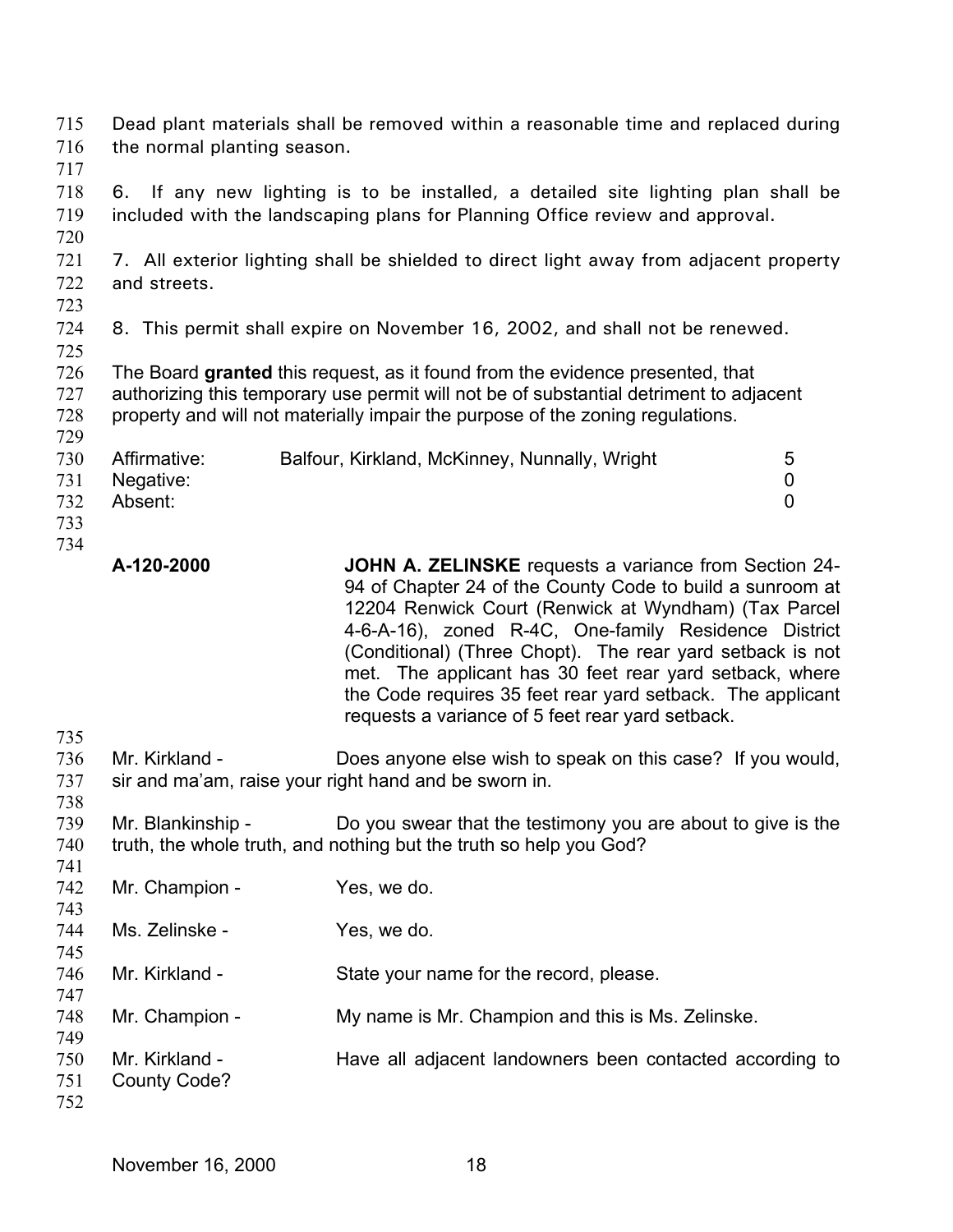753 754 755 756 757 758 759 760 761 762 763 764 765 766 767 768 769 770 771 772 773 774 775 776 777 778 779 780 781 782 783 784 785 786 787 788 789 790 791 792 793 794 795 796 797 798 Mr. Champion - Yes. Mr. Kirkland - We have them in the file. Please proceed with the case. Mr. Champion - We would like to construct a sunroom on the back of the home. It has an existing deck. I believe the deck is a little larger than the sunroom. The sunroom will be 12 x 13 and it is on the far left corner of the deck, and I saw there was a note on the application that was a note back to us that said they wanted to know if we could shift it down a little on the deck. The backyard has such a gradual slope to us that the sunroom will actually have to go past the edge of the house to meet the variance, and I don't actually know if we would meet the variance to the side, if we went past the house, but we also wanted to enclose the door going from the living room to the sunroom, so they wouldn't have to walk outside the door and be subject to weather to get to the additional first floor square footage. One of the reasons they are building a sunroom is they wanted to protect themselves from the mosquitoes and Mr. Zelinski has back difficulty, and would like to have more square footage on the first floor of the house. Mr. Wright - What is the shape of this lot? Mr. Champion - Well, it has a slope in the back. Mr. Wright - It has kind of an odd shape. Mr. Champion - Cold shape, odd configuration to the back. Mr. Wright- That is due to the fact that the back line cuts across from him; that causes the problem. Mr. Champion - Right. A very sharp angle Mr. Wright - What is located to the rear of this property? Mr. Champion - There are two neighbors to the rear of the property. There are a light amount of trees separating the two. They have been contacted. Both neighbors are fine with the idea of building a sunroom. Mr. Wright - This house is located on a cul-de-sac. Mr. Champion - Yes, sir, that is correct. Mr. Wright - The neighbors to the rear seem to be angled away from the back of this house. Is that an open area to the north there? Ms. Zelinske - That's the golf course.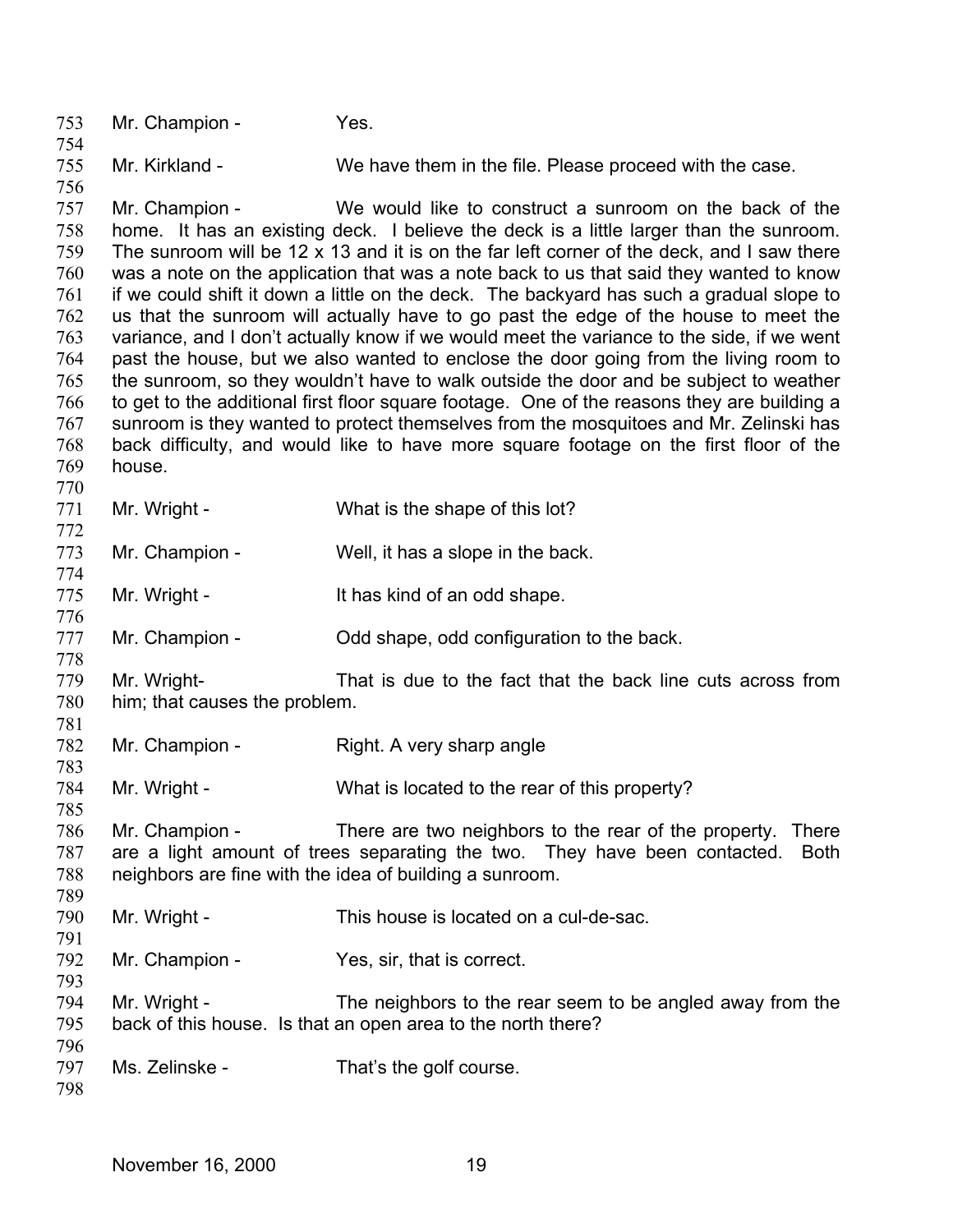Mr. Wright - Oh, that is the golf course; right. Any other questions by Board members? Mr. Wright - Will this be the exact size of the deck? Ms. Zelinske - Half the deck, just the top part of the deck. The deck is actually longer; we are just doing the part by the door. Mr. Wright - What is the size of the deck? Mr. Champion - I think the deck that is there now is, there are two portions of the deck. I don't know if we've got a picture here or not. We have a picture of the back of the house here. It is two tiers. The patio room is going to cover the upper portion. Mr. Wright - That is where the...it is going to be covered? Mr. Champion - Correct. Mr. Wright - And it will be just the area of the deck that will be covered. Mr. Champion - Cof the upper portion. Yes. Mr. Balfour - What kind of siding is that? Mr. Champion - That is vinyl siding that is on there right there. Mr. McKinney - They all come out that way, for some reason, on the digital camera. Mr. Champion - Yes, if you get too close with the digital camera. Mr. Kirkland - Any other questions? Anyone else wish to speak? That concludes the case. Thank you. Upon a motion by Mr. Wright, seconded by Mr. Nunnally, the Board of Zoning Appeals **granted** your request for the above-referenced variance subject to the following conditions: 1. Only the improvements shown on the plan filed with the application may be constructed pursuant to this approval. Any additional improvements shall comply with the applicable regulations of the County Code. The Board **granted** this request, as it found from the evidence presented, that authorizing this variance will not be of substantial detriment to adjacent property and will not materially impair the purpose of the zoning regulations.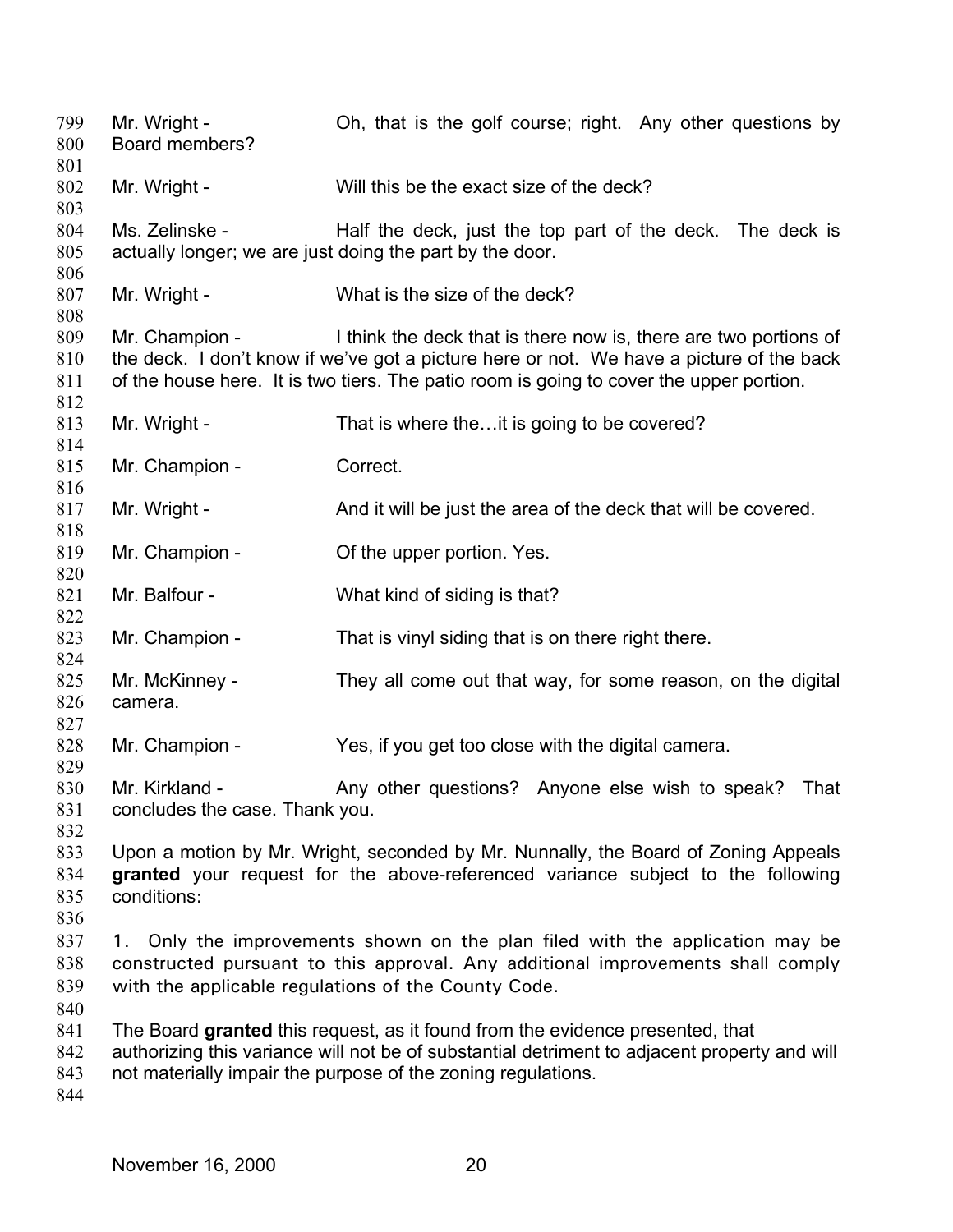| 845<br>846<br>847<br>848        | Affirmative:<br>Negative:<br>Absent:             | Balfour, Kirkland, McKinney, Nunnally, Wright                                                                                                                                                                                                                                                                                                                                                                                                          | 5<br>0<br>$\overline{0}$ |
|---------------------------------|--------------------------------------------------|--------------------------------------------------------------------------------------------------------------------------------------------------------------------------------------------------------------------------------------------------------------------------------------------------------------------------------------------------------------------------------------------------------------------------------------------------------|--------------------------|
| 849                             | A-121-2000                                       | <b>SONIA ZINDER</b> requests a variance from Section 24-41(e)<br>of Chapter 24 of the County Code to build an addition at<br>1613 Logwood Circle (Gayton Forest) (Tax Parcel 78-14-<br>KK-6), zoned RTH, Residential Townhouse<br>(Tuckahoe). The rear yard setback is not met. The<br>applicant has 26.5-rear yard setback, where the Code<br>requires 30 feet rear yard setback. The applicant requests<br>a variance of 3.5 feet rear yard setback. | <b>District</b>          |
| 850<br>851<br>852               | Mr. Kirkland -                                   | Does anyone else wish to speak on this case? If you would,<br>ma'am, raise your right hand and be sworn in.                                                                                                                                                                                                                                                                                                                                            |                          |
| 853<br>854<br>855               | Mr. Blankinship -                                | Do you swear the testimony you are about to give is the<br>truth, the whole truth, and nothing but the truth, so help you God?                                                                                                                                                                                                                                                                                                                         |                          |
| 856<br>857                      | Ms. Zinder -                                     | I do.                                                                                                                                                                                                                                                                                                                                                                                                                                                  |                          |
| 858<br>859                      | Mr. Kirkland -                                   | Would you state your name for the record, please.                                                                                                                                                                                                                                                                                                                                                                                                      |                          |
| 860<br>861                      | Ms. Zinder -                                     | I am Sonia Zinder.                                                                                                                                                                                                                                                                                                                                                                                                                                     |                          |
| 862<br>863<br>864               | Mr. Kirkland -<br>Code?                          | Have all of your notices been turned in according to County                                                                                                                                                                                                                                                                                                                                                                                            |                          |
| 865<br>866                      | Ms. Zinder -                                     | Yes, they have been.                                                                                                                                                                                                                                                                                                                                                                                                                                   |                          |
| 867<br>868                      | Mr. Kirkland -                                   | If you would, proceed with your case.                                                                                                                                                                                                                                                                                                                                                                                                                  |                          |
| 869<br>870<br>871<br>872<br>873 | Ms. Zinder -                                     | Well, I want to add a small portion, 7 feet deep, onto the rear<br>of my house to extend the living area to give me additional first floor space, so that I can<br>use it as a bedroom and office. I do not have enough room for all of that right now, in<br>case I won't be able to handle the stairs in my house eventually.                                                                                                                        |                          |
| 874<br>875                      | Mr. Balfour -                                    | Is this going to be your master bedroom downstairs?                                                                                                                                                                                                                                                                                                                                                                                                    |                          |
| 876<br>877<br>878               | Ms. Zinder -<br>that would enable me to do that. | Yes. I have it upstairs now. I have a full bath on that wall                                                                                                                                                                                                                                                                                                                                                                                           |                          |
| 879<br>880                      | Mr. Wright -                                     | Ms. Zinder, what is located to the rear of your property?                                                                                                                                                                                                                                                                                                                                                                                              |                          |
| 881<br>882                      | Ms. Zinder -<br>houses.                          | A house, but there is a wooded area, and there are other                                                                                                                                                                                                                                                                                                                                                                                               |                          |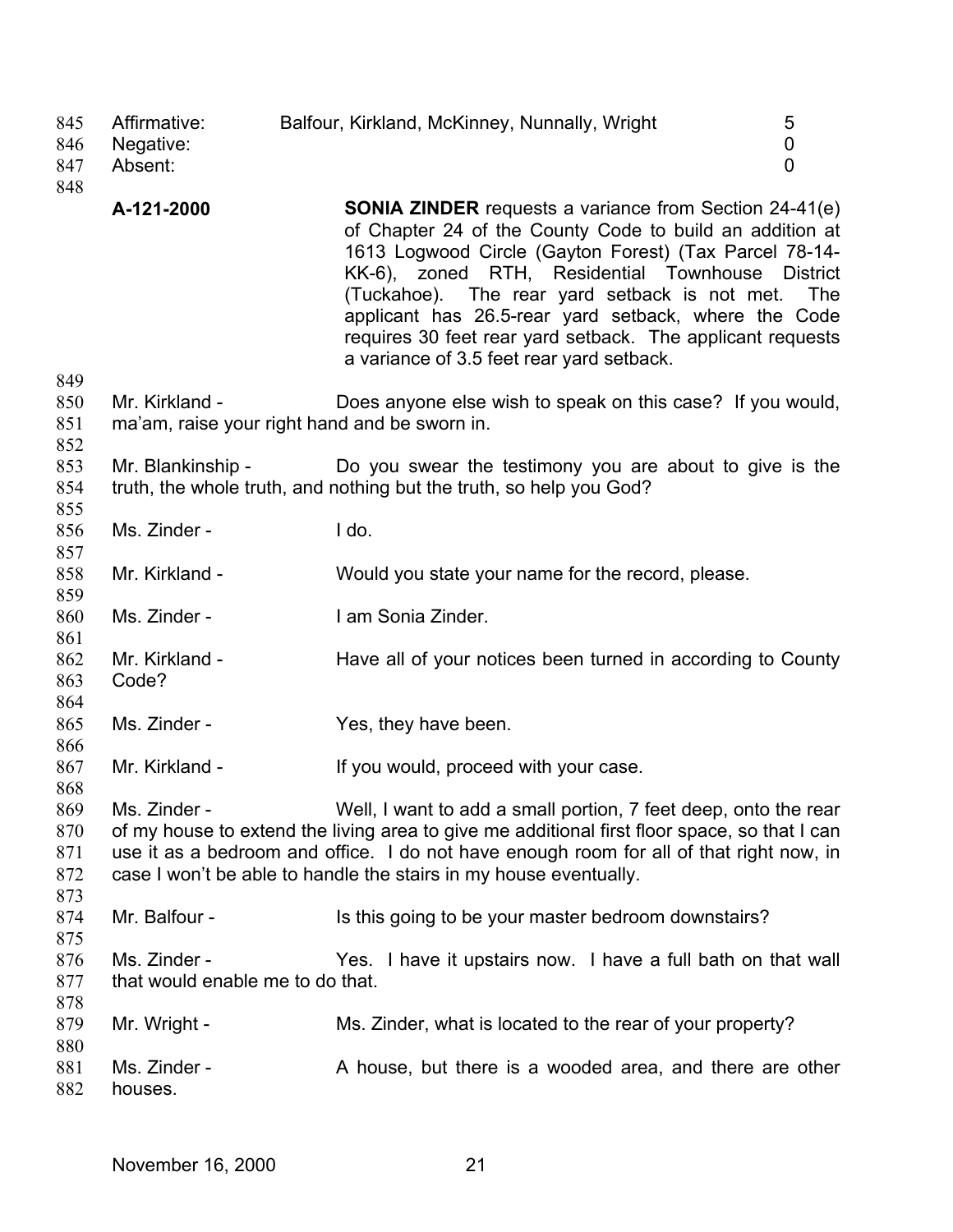| 883        |                                                      |                                                                                              |                |
|------------|------------------------------------------------------|----------------------------------------------------------------------------------------------|----------------|
| 884        | Mr. Wright -                                         | Is there a common area?                                                                      |                |
| 885        |                                                      |                                                                                              |                |
| 886        | Ms. Zinder -                                         | Yes, there is a common area.                                                                 |                |
| 887        |                                                      |                                                                                              |                |
| 888        | Mr. Wright-                                          | Is that basically wooded?                                                                    |                |
| 889        |                                                      |                                                                                              |                |
| 890        | Ms. Zinder -                                         | Yes, it is. You can hardly see the houses out back when                                      |                |
| 891        | everything is leafed.                                |                                                                                              |                |
| 892        |                                                      |                                                                                              |                |
| 893        | Mr. Kirkland -                                       | Are there any other questions? Does anyone else wish to                                      |                |
| 894<br>895 | speak on this case? If not, that concludes the case. |                                                                                              |                |
| 896        | Ms. Zinder -                                         | Thank you.                                                                                   |                |
| 897        |                                                      |                                                                                              |                |
| 898        |                                                      | Upon a motion by Mr. Balfour, seconded by Mr. McKinney, the Board of Zoning Appeals          |                |
| 899        |                                                      | granted your request for the above-referenced variance subject to the following              |                |
| 900        | conditions:                                          |                                                                                              |                |
| 901        |                                                      |                                                                                              |                |
| 902        |                                                      | 1. Only the improvements shown on the plan filed with the application may be                 |                |
| 903        |                                                      | constructed pursuant to this approval. Any additional improvements shall comply              |                |
| 904        |                                                      | with the applicable regulations of the County Code.                                          |                |
| 905        |                                                      |                                                                                              |                |
| 906        |                                                      | The Board granted this request, as it found from the evidence presented, that                |                |
| 907        |                                                      | authorizing this variance will not be of substantial detriment to adjacent property and will |                |
| 908        |                                                      | not materially impair the purpose of the zoning regulations.                                 |                |
| 909        |                                                      |                                                                                              |                |
| 910        | Affirmative:                                         | Balfour, Kirkland, McKinney, Nunnally, Wright                                                | 5              |
| 911        | Negative:                                            |                                                                                              | 0              |
| 912        | Absent:                                              |                                                                                              | $\overline{0}$ |
| 913        |                                                      |                                                                                              |                |
| 914        |                                                      | There being no further business and on a motion by Mr. Nunnally, seconded by Mr.             |                |
| 915        |                                                      | Balfour, the Board adjourned until December 14, 2000.                                        |                |
| 916        |                                                      |                                                                                              |                |
| 917        |                                                      |                                                                                              |                |
| 918        |                                                      | Richard Kirkland,                                                                            |                |
|            |                                                      |                                                                                              |                |
| 919        |                                                      | Chairman                                                                                     |                |
| 920        |                                                      |                                                                                              |                |
| 921        |                                                      |                                                                                              |                |
| 922        |                                                      |                                                                                              |                |